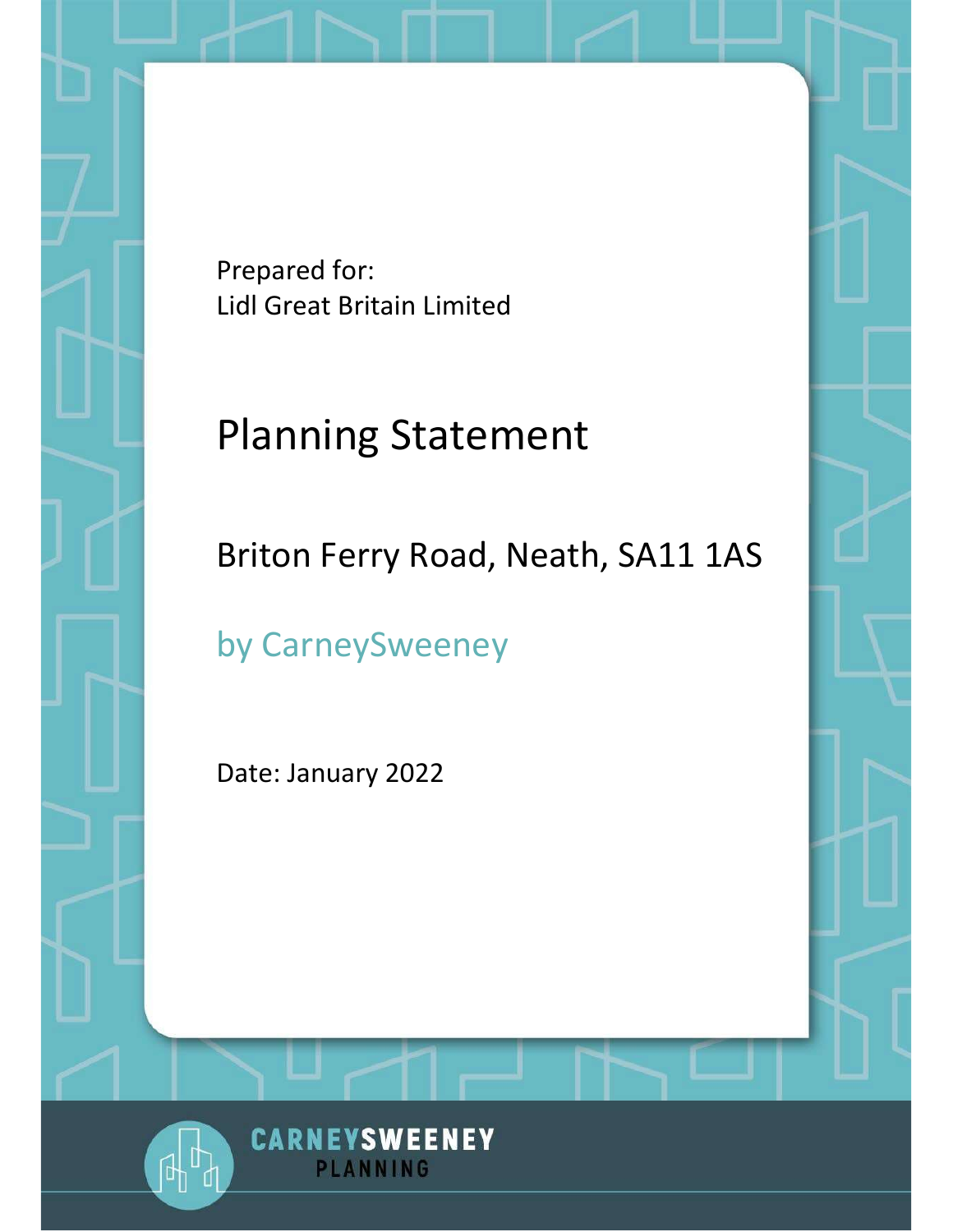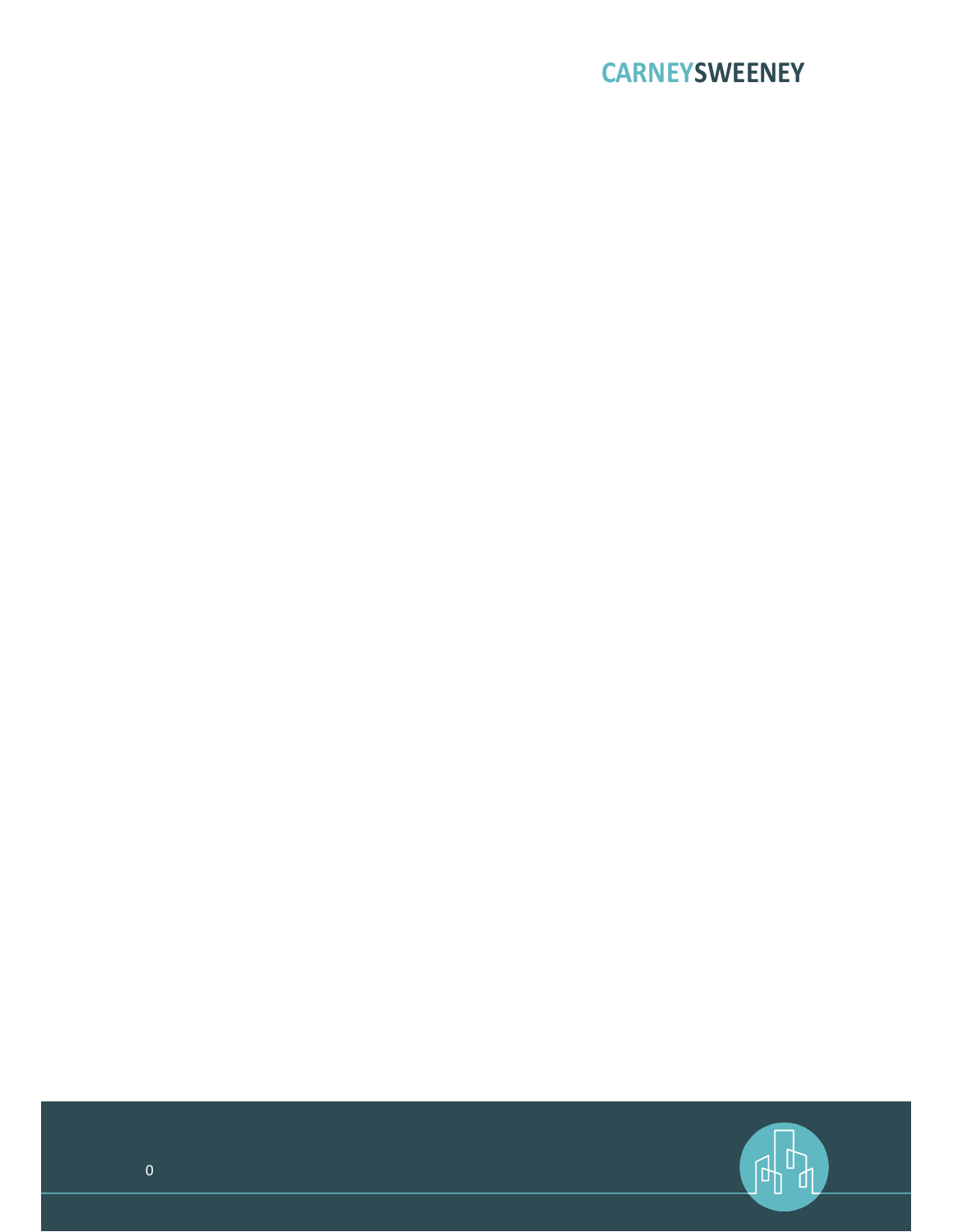### **Contents**

| Prepared by: | Poppy Westwood                      |
|--------------|-------------------------------------|
| Checked by:  | Katie Russell-Smith & Peter Waldren |

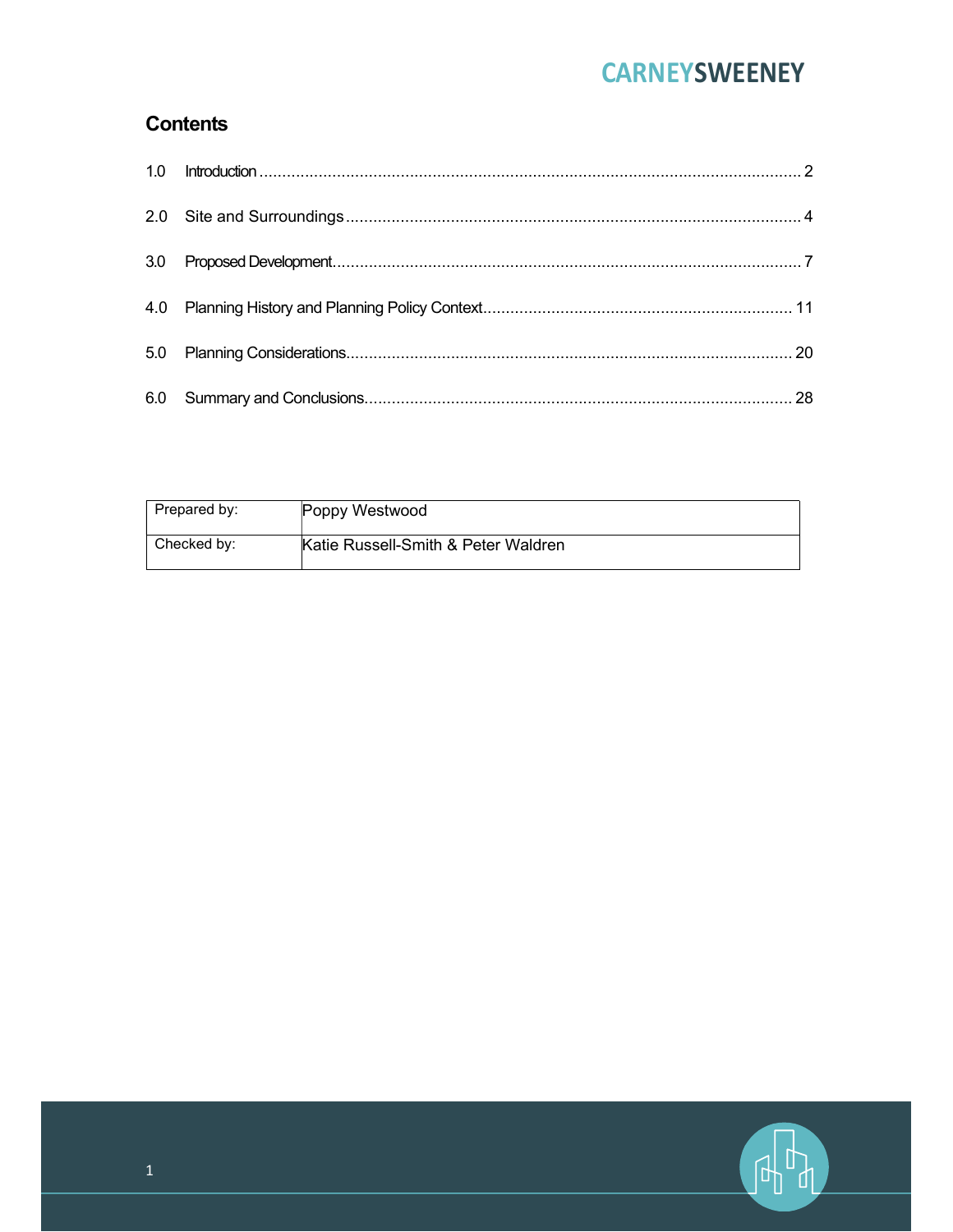### 1.0 Introduction

### 1.1 Background

- 1.1.1 This Planning Statement has been prepared in support of an application for full planning permission by Lidl Great Britain Ltd (Lidl) for development comprising the demolition of the two existing buildings and the replacement of a Class A1 limited assortment discount foodstore, car parking, landscaping and associated engineering and drainage works, at Briton Ferry Road, Neath. A site location plan is attached at Appendix A.
- 1.1.2 The description of the Proposed Development is as follows:

"Demolition of existing buildings and replacement with a Class A1 foodstore with associated carparking, landscaping, engineering and drainage works."

- 1.1.3 Lidl currently trades on the Application Site alongside Poundstretcher and Vital Health & Fitness. As part of this proposal, the latter occupiers will vacate the site. A replacement, larger fit-for-purpose building is proposed which meets Lidl's current operational requirements. The total floorspace of the replacement building will be 2,298 sqm (GIA), which will be a reduction of 186 sqm (GIA) from the totality of the current commercial floorspace on site. There will also be a reduction in the number of car parking spaces from 183 spaces to 151 spaces (a decrease of 32 spaces) and enhanced landscaping. The access will remain as existing from School Road.
- 1.1.4 The application proposals have been subject to consultation under the Pre-Application Consultation requirements as set out in the 2016 amendment to the Development Management Procedure Order. A summary of the consultation is provided in the PAC Report, accompanying this application.
- 1.1.5 This Planning Statement sets out all the relevant planning policy considerations relating to the proposal but should be read alongside the other documents and drawings submitted in support of this application.

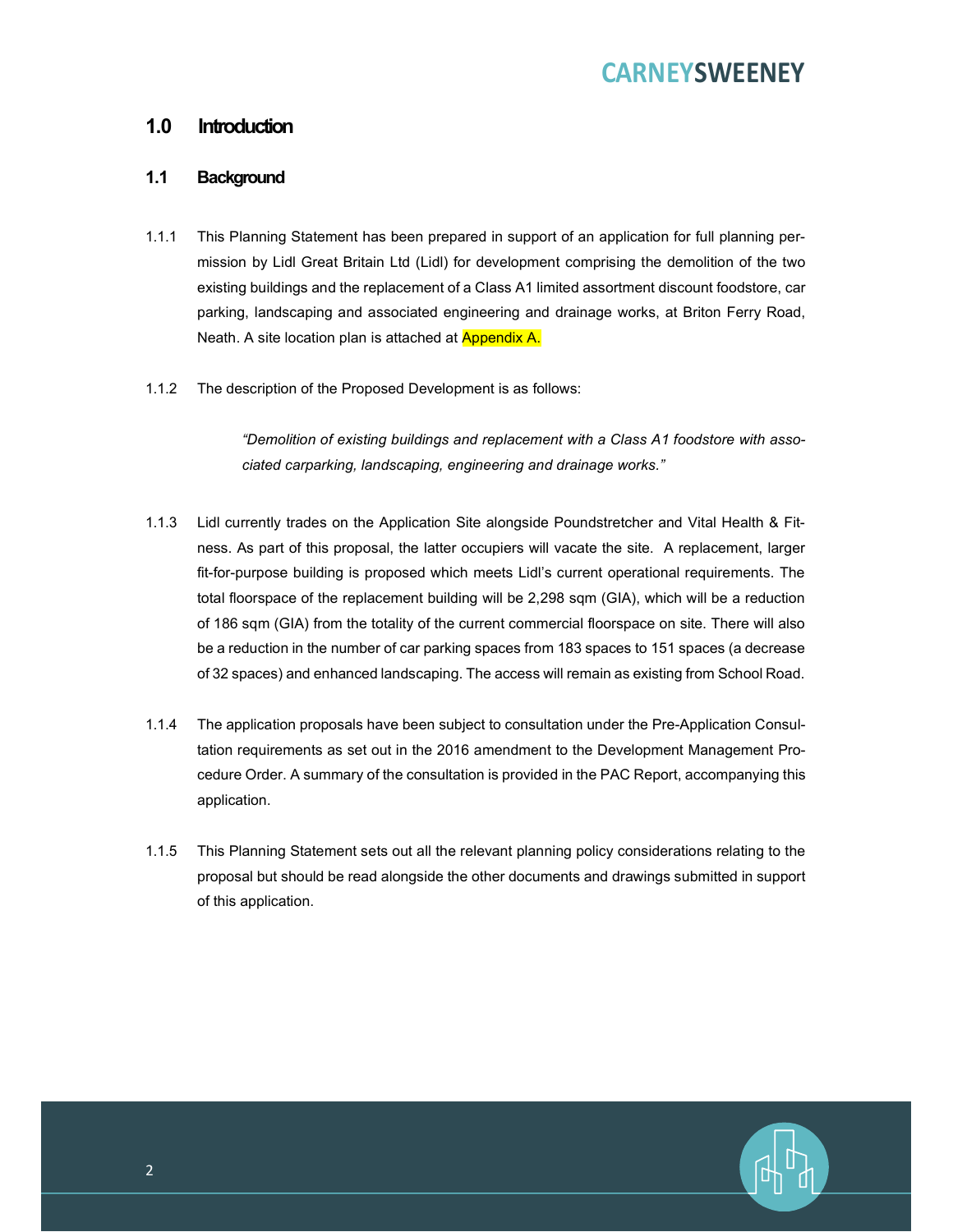### 1.2 The Application

- 1.2.1 The planning application package comprises the following documents:
	- Planning Application Form and Certificate
	- Architectural Drawings (Schedule enclosed at Appendix B)
	- Planning Supporting Statement
	- Pre Application Consultation (PAC) Report
	- Design and Access Statement
	- Transport Statement
	- Preliminary Ecological Assessment.
	- Flood Consequence Assessment and Drainage Strategy
	- Tree Survey/Arboricultural Report
	- Landscaping Management Plan and associated drawings
	- Ground Investigation Reports
	- Coal Mining Risk Assessment

### 1.3 Structure of this Statement

- 1.3.1 This Planning Statement is set out as follows:
	- Chapter 2: The Site and Surroundings This section provides a detailed description of the existing site and the surrounding area.
	- Chapter 3: The Proposed Development A detailed description of the development proposals is provided in this chapter.
	- Chapter 4: Planning History and Policy Context The planning policy context on which the application will be determined is provided in this section, along with an explanation of Lidl's business model.
	- Chapter 5: Planning Considerations This section assesses the key planning issues relating to the Proposed Development.
	- Chapter 6: Summary and Conclusions A summary of the report together with the conclusions is provided.

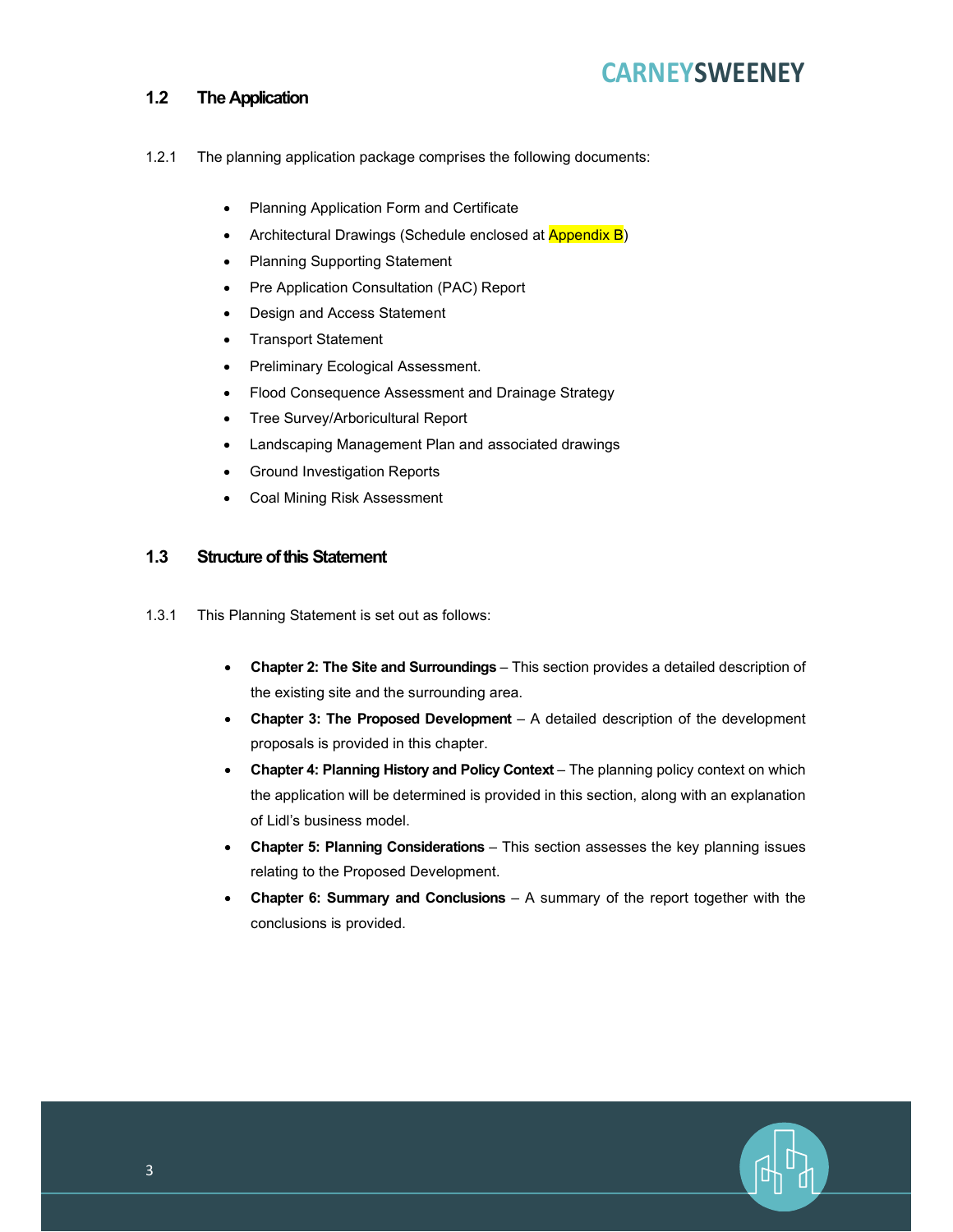### 2.0 Site and Surroundings

### 2.1 The Site

- 2.1.1 The site extends to approximately 1.1 hectares and is bound by Briton Ferry Road to the south, School Road to the east and a railway line to the north west. The site has one access from School Road, close to the junction with Briton Ferry Road. The entrance is used for both customers and servicing access.
- 2.1.2 The Site is currently occupied by a standalone Lidl food store and a separate building occupied by Vitality Health & Fitness and Poundstretcher. The floorspace of each unit is set out below:

|           | Total                     | 2484 sqm |
|-----------|---------------------------|----------|
|           | Vitality Health & Fitness | 456 sqm  |
|           | Poundstretcher            | 933 sqm  |
| $\bullet$ | Lidl Store                | 1095 sqm |

- 2.1.3 The site accommodates 183 car parking spaces included 13 disabled spaces and 4 parent and child spaces. There are no Electric Vehicle Charging spaces (EVC) and no cycle parking provision. Servicing is carried out to the rear of the units, adjacent to the railway line, accessed through the centre of the site.
- 2.1.4 The Site itself is predominantly covered by the footprint of the retail units and associated car parking hardstanding. A number of young trees are located along the boundary of Briton Ferry Road. There is minimal additional soft landscaping on the site. The overall appearance of the retail park is tired and out-dated. There is minimal fenestration to the commercial units and the hard standing is worn and requires maintenance.

### 2.2 The Surrounding Area

- 2.2.1 The site is approximately 1 km south-west of Neath Town Centre. Briton Ferry Road leads directly into the centre of Neath.
- 2.2.2 The immediate context of the site has a range of uses. To the south west of the site there is a Petrol Filling Station. Castle Bingo Neath is located to the North East. To the south east is a school fronting Briton Ferry Road which forms part of a wider, predominantly residential area. To the north west, on the opposite site side of the railway line, is a large industrial unit.



 $\overline{a}$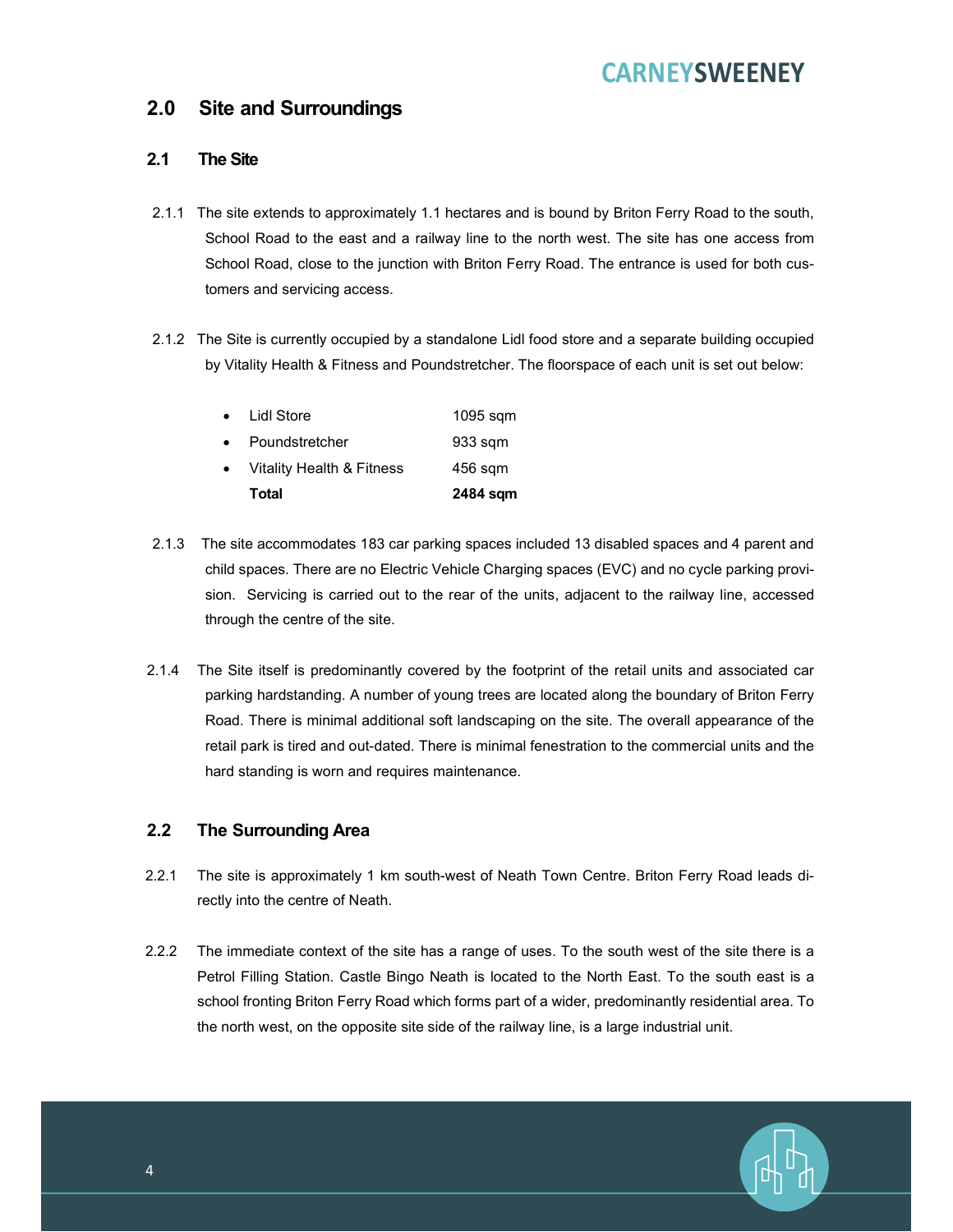2.2.3 The nearest watercourse is Crythan Brook which is located immediately north of the site. Crythan Brook flows north-west in this location and joins the Neath Canal approximately 350m north of the site. Neath Canal is located 115m west of the site at its neatest point.

### 2.3 Other Supermarket Provision

- 2.3.1 The site is located within close proximity to the following out-of-town centre supermarkets:
	- 0.8 miles (1.3km) to Aldi, Neath Abbey Road
	- 0.9 miles (1.5km) to Tesco Superstore, Neath Abbey Road
- 2.3.2 In the wider area the following supermarkets are a 15 minute drivetime from Neath.
	- 6 miles (9.7km) to ASDA, Llansamlet
	- 5 miles (8km) to Aldi, Llansamlet
	- 5 miles (8km) to Tesco Extra, Llansamlet

#### 2.4 Flood Risk

- 2.4.1 The Welsh Government Development Advice Map shows that the majority of the site is located within Flood Zone B, defined as an area known to have flooded in the past. The southern extent of the site and an area at the western boundary are located within Flood Zone C2 – an area considered at flood risk, without significant defence infrastructure, with a 0.1% (1 in 1000) or greater annual probability of flooding. Briton Ferry Road immediately east of the site is also shown to be located within Flood Zone C2.
- 2.4.2 The Natural Resources Wales (NRW) 'Flood Risk from Rivers' map shows that the majority of the site is at very low risk of flooding from rivers, meaning it has a less than 0.1% annual probability of flooding. The southern extent of the site and an area at the western boundary is identified at high risk of flooding from rivers, meaning it has a 3.3% or greater annual chance of flooding
- 2.4.3 The NRW 'Flood Risk from the Sea' map shows that the majority of the site is at very low risk from the sea, meaning it less than 0.1% chance of flooding from the sea. The southern boundary of the site and an area at the western boundary (associated with a low point in the form of an existing loading bay) is identified at low and medium risk of flooding from the sea. Low risk is classified as having between a 0.5% (1in 200 year) and 0.1% annual probability of tidal flooding.

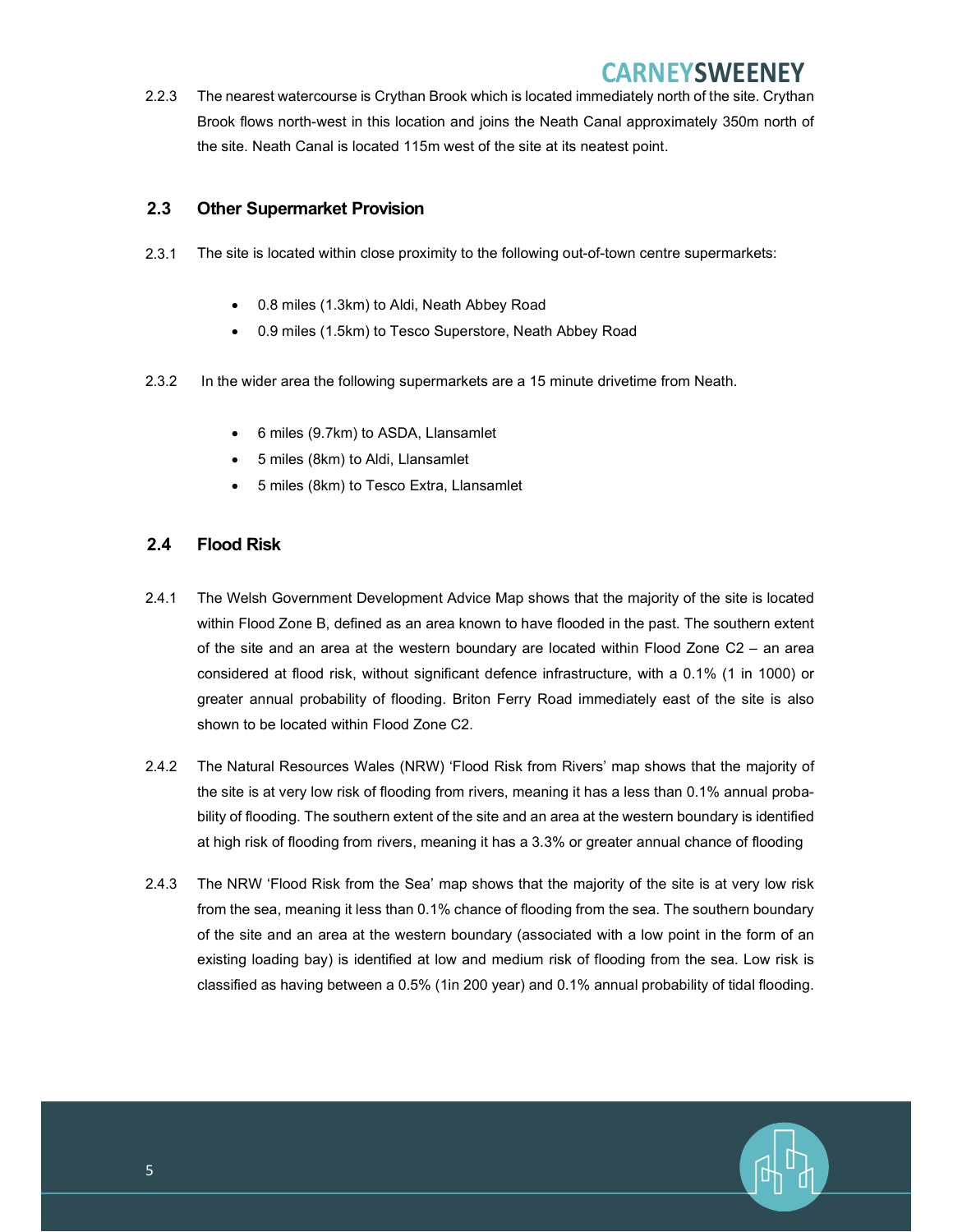- 2.4.4 The existing commercial units are classified as 'less vulnerable' development in accordance with Figure 2 of TAN15. The vulnerability classification will not change as part of the development. The development will result in the site being occupied by one business as opposed to three.
- 2.4.5 As part of the site is designated as zone C2, we address the TAN 15 justification test as follows:
	- The proposal's location in zone C is necessary to assist, or be part of, a local authority regeneration initiative or a local authority strategy required to sustain an existing settlement. The replacement and reinvigoration of one of Britton Ferry's key food retail outlets is considered necessary to sustain the existing settlement in line with criterion (i) of the justification test.
	- As set out elsewhere within this document, the proposal concurs with the aims of PPW and meets the definition of previously developed land, in accordance with criterion (iii) of the justification test; and, The potential consequences of a flooding event for the particular type of development have been considered, and in terms of the criteria contained in sections 5 and 7 and appendix 1 of TAN 15, have been found to be acceptable (see submitted FCA) in accordance with criterion (iv) of the justification test.

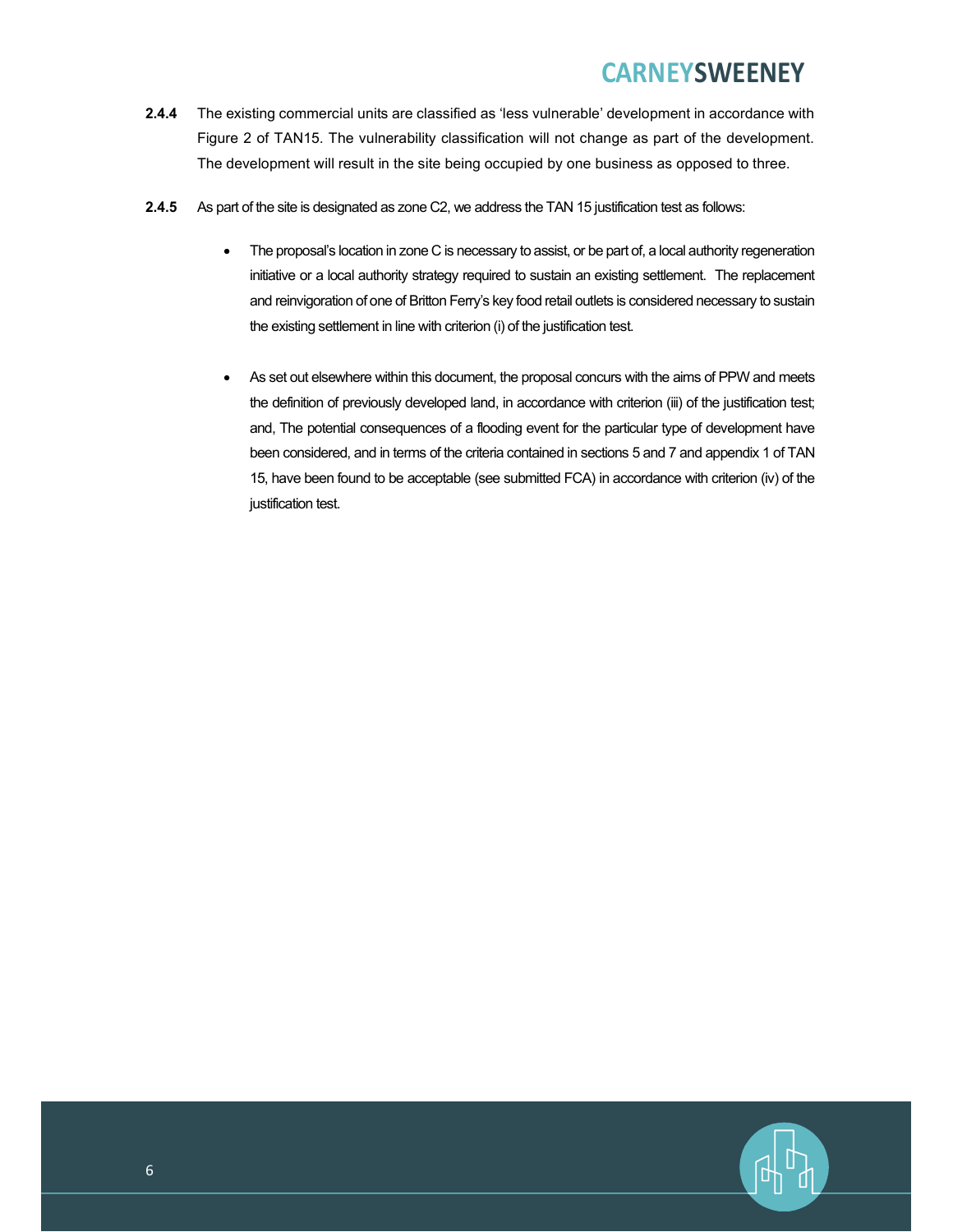### 3.0 Proposed Development

- 3.1.1 The application proposes a replacement limited assortment discount foodstore comprising:
	- A single storey building with a total floorspace of 2298 sqm (GIA) and a net sales area of 1411 sqm.
	- 151 car parking spaces including 6 disabled spaces, 11 parent and child spaces and 2 rapid electric vehicle charging spaces. 6 Sheffield Cycle Stands are proposed allowing for 12 cycle parking spaces.
	- Stopping up of one of the two existing vehicular accesses into the site;
	- Reinvigorated landscaping scheme;
	- SuDS drainage scheme.

### 3.2 Design and External Appearance

- 3.2.1 The Proposed Site Plan shows how the development will be arranged. The foodstore will be single storey and located on the north west boundary, adjacent to the railway, broadly on the same footprint of the existing foodstore.
- 3.2.2 The customer entrance will be located on the eastern corner of the building, providing easy access to the store for pedestrians. The entrance forms part of an attractive glazed elevation which runs the length of the north east elevation and will be visible from the School Road entrance. The canopy provides definition and articulation to this façade, wrapping round the south west elevation. It also provides cover to both the trolley storage area and cycle stands. The canopy also serves to provide shelter to those entering the store and contributes to managing thermal gain within the building.
- 3.2.3 The palette of materials utilised provides interest and a modern design that is in keeping with the surrounding area and the commercial use of the site.
- 3.2.4 A system of 180.12kWp Photo Voltaic (PV) panels consisting of 468 PV modules are proposed on the roof of the store to generate on-sire renewable energy for use in the store.
- 3.2.5 A further detailed description of the design development can be found in the accompanying Design and Access Statement.

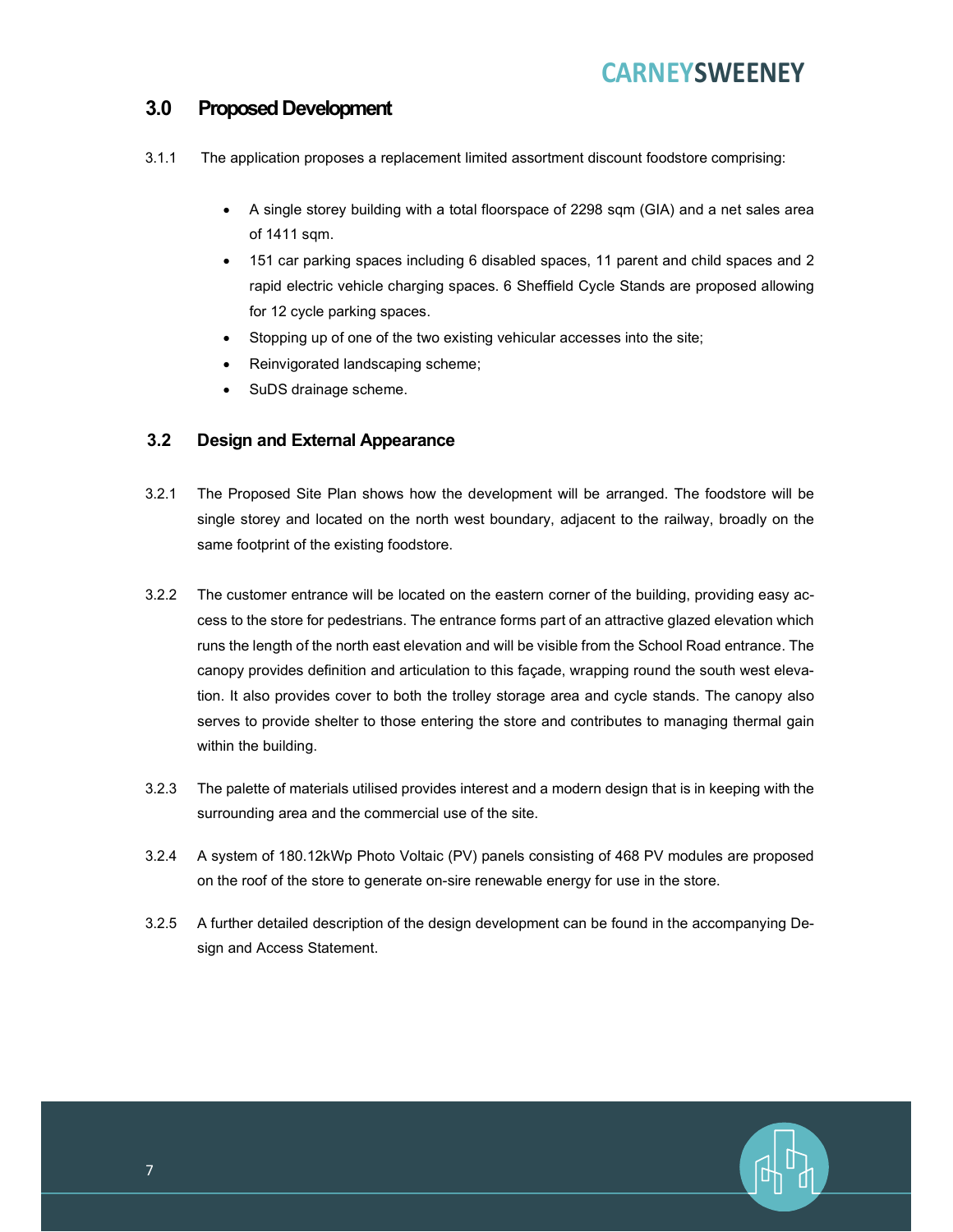### 3.3 Access and Parking Provision

- 3.3.1 As stated above, the development will provide 151 car parking spaces including 6 disabled spaces, 11 parent and child spaces and 2 rapid electric vehicle charging spaces, together with 12 cycle parking space (6 Sheffield Stands). The car parking will be located on the southern and easter sides of the building, with the accessible parking and parent and child parking provided close to the store entrance for ease. All access will be via the existing entrance on School Road.
- 3.3.2 Public transport access to the site is to a good standard, with bus stops on Briton Ferry Road. The closest stops are allocated within easy walking distance of the site, and signalised crossings are available on the junction of Briton Ferry Road and School Road to aid pedestrian crossing.
- 3.3.3 Cycle access to the site is also good and cycle stands are proposed on site to facilitate this. The site is also easily accessible for pedestrians. Further details on accessibility are proposed in the Transport Statement.

#### 3.4 Servicing and Deliveries

- 3.4.1 The store will be accessed via an enclosed loading bay on the north western elevation, so that all deliveries of goods to the foodstore, and the collection of waste from it, will be carried out within the building. There will be no movement or storage of waste in any outside area.
- 3.4.2 Lidl foodstores are typically served by 1 to 2 HGV deliveries per day. These deliveries take waste back to the regional distribution centre, helping to reduce the number of traffic movements at Lidl's sites and reducing emissions as a consequence. The number of deliveries may be higher at peak seasonal times but will remain, typically, no more than 2 to 3 per day.

### 3.5 Landscaping

3.5.1 The proposed site layout seeks to enhance the current situation. A soft landscaping area is proposed south west corner of the site and entrance area, creating a more inviting appearance to those passing the site along Briton Ferry Road. The site as a whole has a landscape barrier around the periphery. Planting is minimised within the hard standing areas for maintenance reasons. Landscape drawings and planting schedule, together with a detailed Landscape Management Plan has been submitted in support of the application.

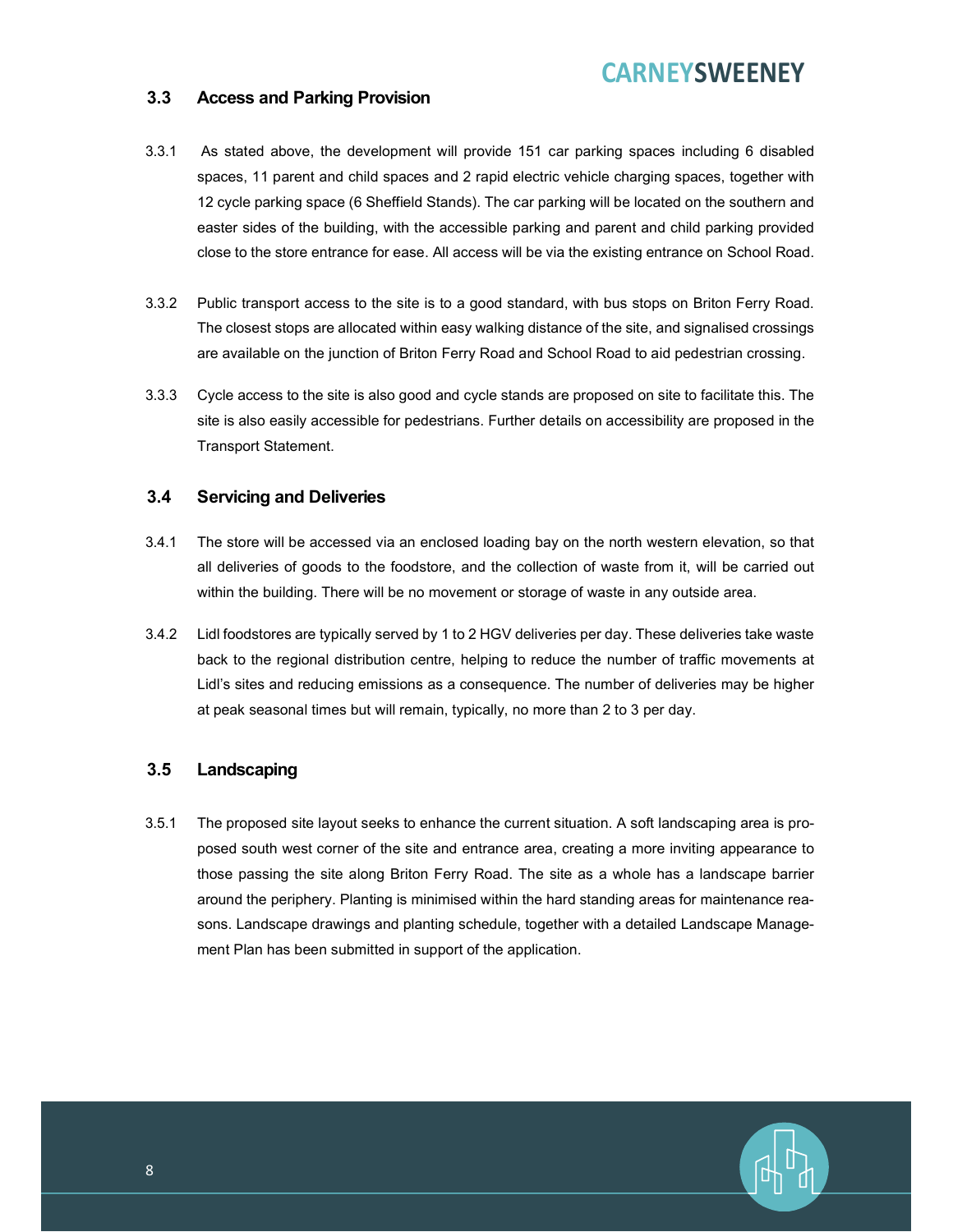#### 3.6 Opening Hours

- 3.6.1 The proposed opening hours will remain as existing and are:
	- Monday to Sunday including bank holidays: 0800 to 22:00 (although Sundays are controlled by Sunday trading laws in any case)

### 3.7 Lidl Operational Model

- 3.7.1 Lidl is now exceptionally well established in the UK with the Company operating in excess of 800 stores from sites and premises both within and outside town centres. Its market share continues to increase substantially and the Company is expanding its store network considerably. The UK operational model is based firmly on the success of Lidl's operations abroad with more than 10,800 stores trading across Europe.
- 3.7.2 Lidl was characterised by the Competition Commission in its Groceries Market Investigation Final Report in 2008 as a Limited Assortment Discounter (LAD). The Commission said that LADs:-

"carry a limited range of grocery products and base their retail offer on selling those products at very competitive prices. The three major LADs in the UK are Aldi, Lidl and Netto. Each  $\ldots$  carries in the region of 1,000 to 1,400 product lines in stores ranging from 500m<sup>2</sup> to 1,400m<sup>2</sup> (stores of a similar size operated by a large grocery retailer generally carry about 5,000 products). Aldi, in large part, carries only own label goods while both Lidl and Netto carry larger volumes of branded products".

- 3.7.3 The Commission, Inspectors and Secretary of State have expressly recognised that LADs offer particular benefits of quality and value. Lidl sells a limited number of product lines, but all of its business practices are aimed at driving down costs so that it can provide exceptional value for money across the whole of its product range. Whereas Lidl currently will typically sell no more than 2,000 product lines, the main grocers (Tesco, Asda, Sainsbury's & Morrison's) will sell 20,000, and considerably more, and the number of value lines that the main grocers stock is limited, whereas the whole of the LAD business model is geared to providing exceptional value.
- 3.7.4 Lidl offers competitive, discounted prices whilst keeping the quality of its goods extremely high, and achieves this through a combination of:-

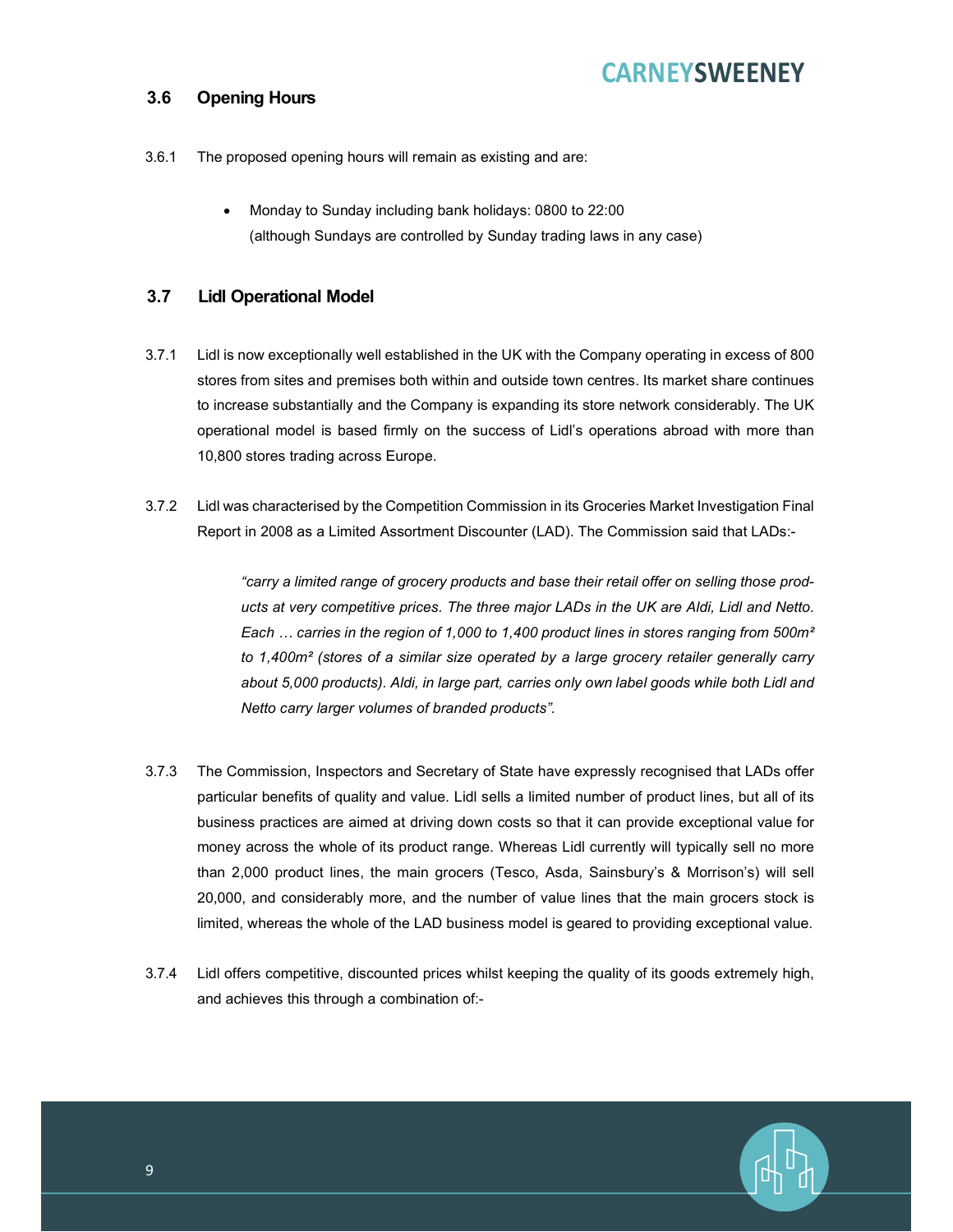- tremendous buying power as a result of the sale of its operations across Europe;
- a concentration on own brands (about 80% of its product range) which avoids passing on the cost of brand name marketing to the consumer;
- its decision to stock a much more limited product range than others, concentrating on those goods that form a very high proportion of the weekly food shopping needs of most households;
- operating systems that reduce operational costs; and
- simple product display and stock handling procedures.
- 3.7.5 The ability to offer a consistent range of high quality goods at competitive prices enables Lidl (and Aldi) to distinguish itself from other operators. The whole of the Lidl product range delivers value whereas the main grocers only stock own brand and 'value' lines amongst their branded and premium products.
- 3.7.6 Lidl does not stock convenience goods such as tobacco, or individual confectionary items and stocks limited pre-packed fish and meat and individual fruit and vegetable products. This places it in a different market from most independent retailers.
- 3.7.7 The same issues, coupled with the lack of post office, pharmacy, delicatessen, financial products or other in-house facilities mean that the overlap with conventional supermarkets is limited.
- 3.7.8 Lidl stores also offer a limited range of non-food items which typically occupy about 20% of the sales area. These items tend to be one off specials offered on the basis of 'when it's gone it's gone', with the range changing on a weekly basis. There is no standard or constant comparison goods range offered in store and the special items are wide ranging including anything from sports equipment to electrical items.
- 3.7.9 The Company continually looks to improve its store operating practices to ensure that it continues to meet the needs of its customers. Its most recent formats allow more flexibility with merchandising, and a brighter store with more room for customers. The current requirements are as follows:
	- a minimum site area of 0.8ha;
	- a minimum net floorspace of 1,325 sqm on a single level; and
	- a minimum of 120 adjacent surface level parking spaces.

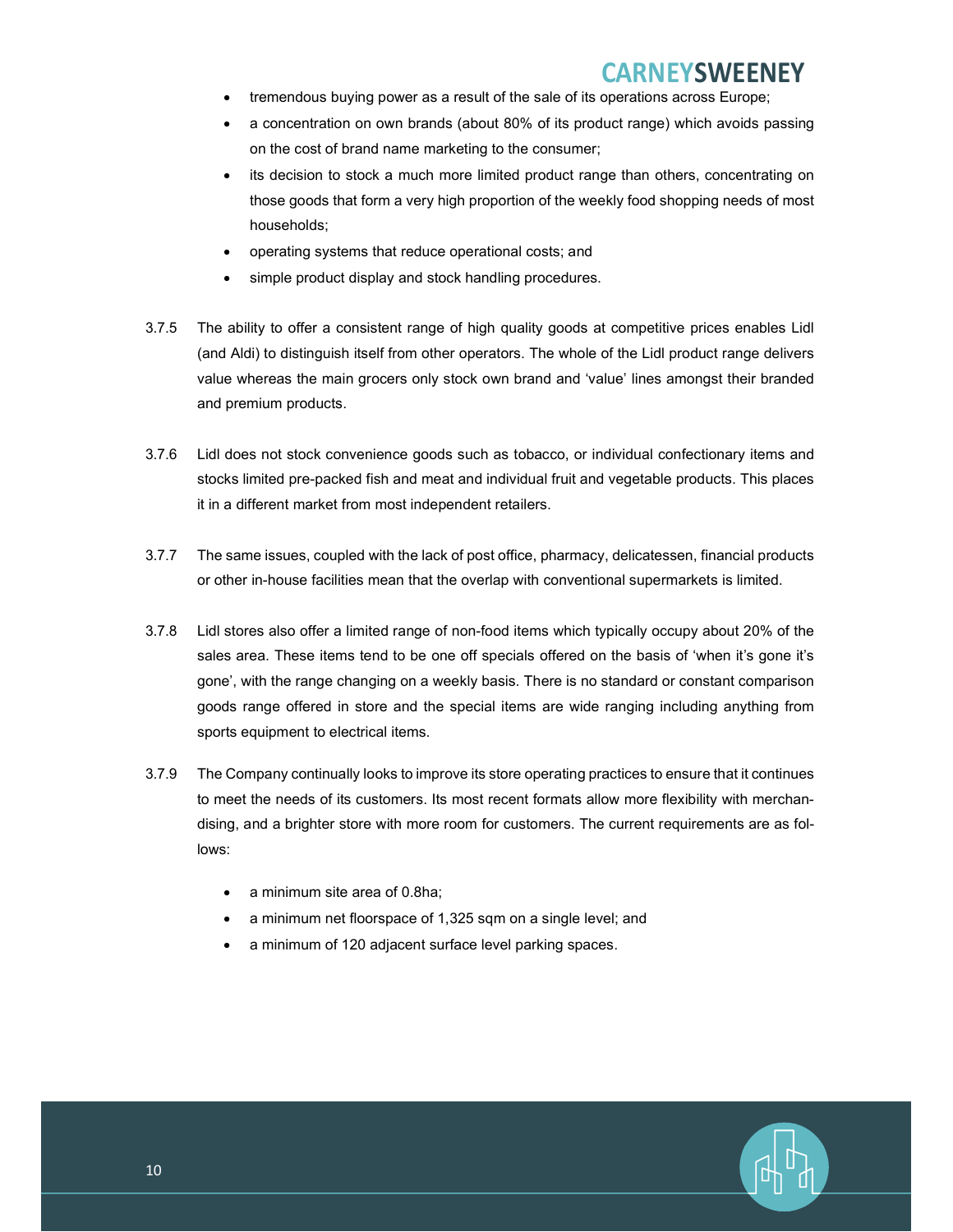### 4.0 Planning History and Planning Policy Context

### 4.1 Planning History

4.1.1 The original planning permission for the existing Lidl store is not available on the Council website. However, planning permission was granted on 13 January 2009 for the extension of the existing Lidl store to increase retail sales space from 802 sqm up to 1048 sqm and provide additional storage. The description of development states:

> "Extension to side elevation to accommodate sales area, storage and welfare area" (ref: 2008/1378)

- 4.1.2 It is understood that this permission was not implemented.
- 4.1.3 Planning permission was granted on 12 February 2002 for the units currently occupied by Poundstretcher and Vitality Health & Fitness for:

"Non-food retail warehousing totalling 1,397sqm (15,035sqft) gross associated car parking, servicing and new access" (ref: 2001/1298)

4.1.4 Condition 11 attached to this planning permission states that the retail floorspace shall not be used for the sale of food other than ancillary sales of such items. However, planning permission was subsequently granted to vary the condition to allow 20% of 929sqm permitted floorspace to be used for the sale of food (ref: P2005/0546). Accordingly, the Poundstretcher unit has established Class A1 use with up to 929sqm of comparison and/or up to 186 sqm of convenience use.

### 4.2 Planning Policy Context

4.2.1 The following section sets out the planning policy context for determining the planning application.

#### Planning Policy Wales (2021)

4.2.2 Planning Policy Wales (PPW), Edition 11, was published in February 2021 and sets out the land use planning policies of the Welsh Government. The PPW translates the Government's commitment to sustainable development into the planning system so than it can play an appropriate role in moving toward sustainability.

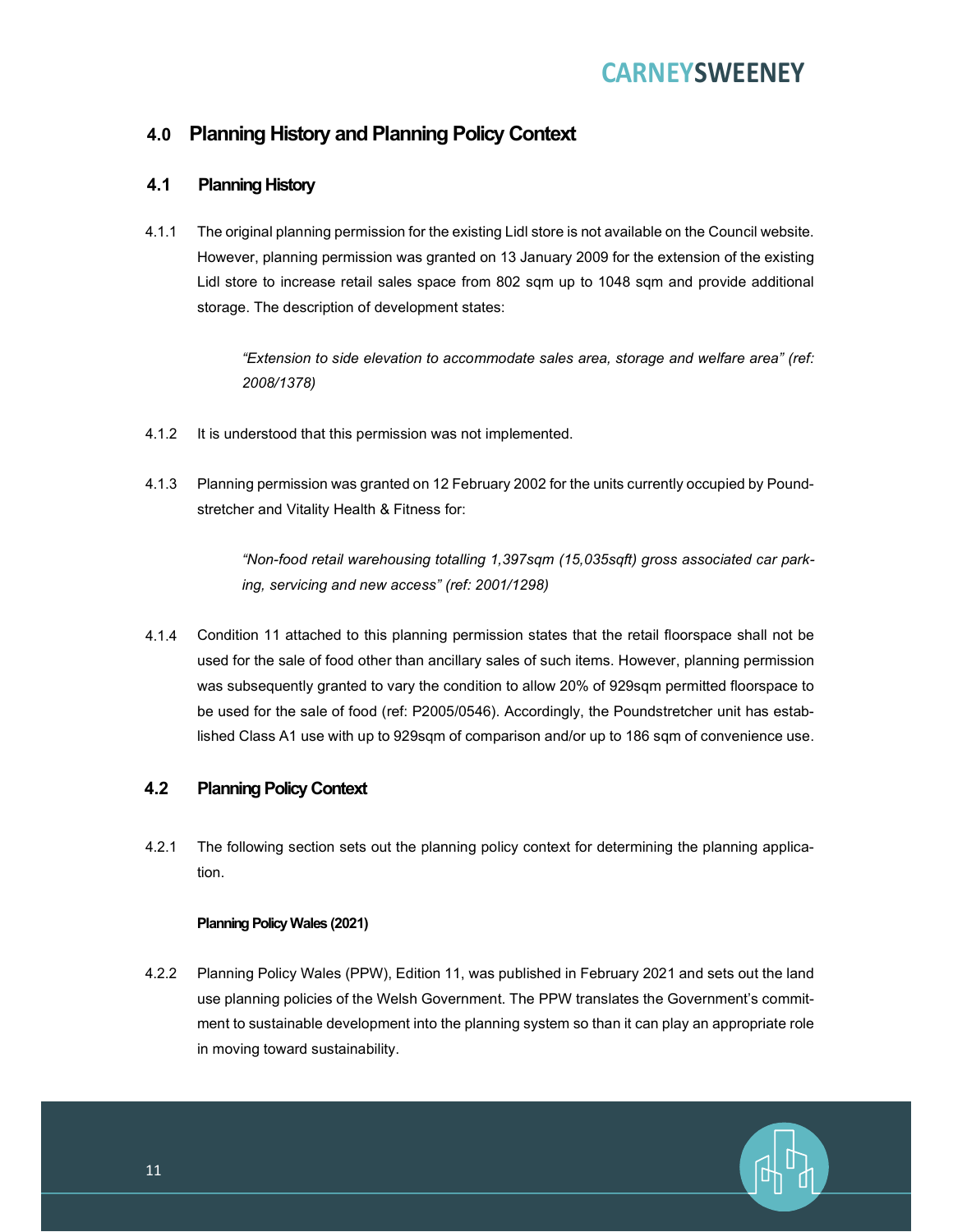- 4.2.3 The PPW is supplemented by a series of Technical Advice Notes (TANs) which will be discussed in more detail below.
- 4.2.4 National policy applying to proposals involving retail development is set out in Section 4.3 of the PPW. Paragraph 4.3.3 quotes the Welsh Government objectives for retail and commercial centres, which are:
	- Promote viable urban and rural retail and commercial centres as the most sustainable locations to live, work, shop, socialise and conduct business;
	- Sustain and enhance retail and commercial centres' vibrancy, viability and attractiveness; and
	- Improve access to, and within, retail and commercial centres by all modes of transport, especially walking, cycling and public transport.
- 4.2.5 Paragraph 4.3.18 sets out the Welsh Government's 'town centres' first principle in relation to the location of new retail and commercial centre development. The same paragraph states that "first preference should be to locate new development within a retail and commercial centre defined in the development plan hierarchy of centres".
- 4.2.6 Paragraph 4.3.20 states that "new out-of-centre retail developments or extensions to existing out-of-centre developments should not be of a scale, type or location likely to undermine the vibrancy, attractiveness and viability of those retail and commercial centres that would otherwise serve the community, and should not be allowed if they would be likely to put development plan retail strategy at risk".
- 4.2.7 Paragraph 4.3.25 affirms a requirement that "All retail planning applications or retail site allocations of 2,500 sq. metres or more gross floorspace that are proposed on the edge of or outside designated retail and commercial centres should be supported by a retail impact assessment". Paragraph 4.3.27 refers to applications for retail development below this threshold, granting the power to the Local Planning Authority to determine whether an assessment is necessary.

#### Technical Advice Note 4: Retail and Commercial Development (2016)

4.2.8 This Technical Advice Note (TAN) is related specifically to Retail and Commercial Development, and should be read in conjunction with PPW. It may be a material consideration in determining planning applications and appeals.

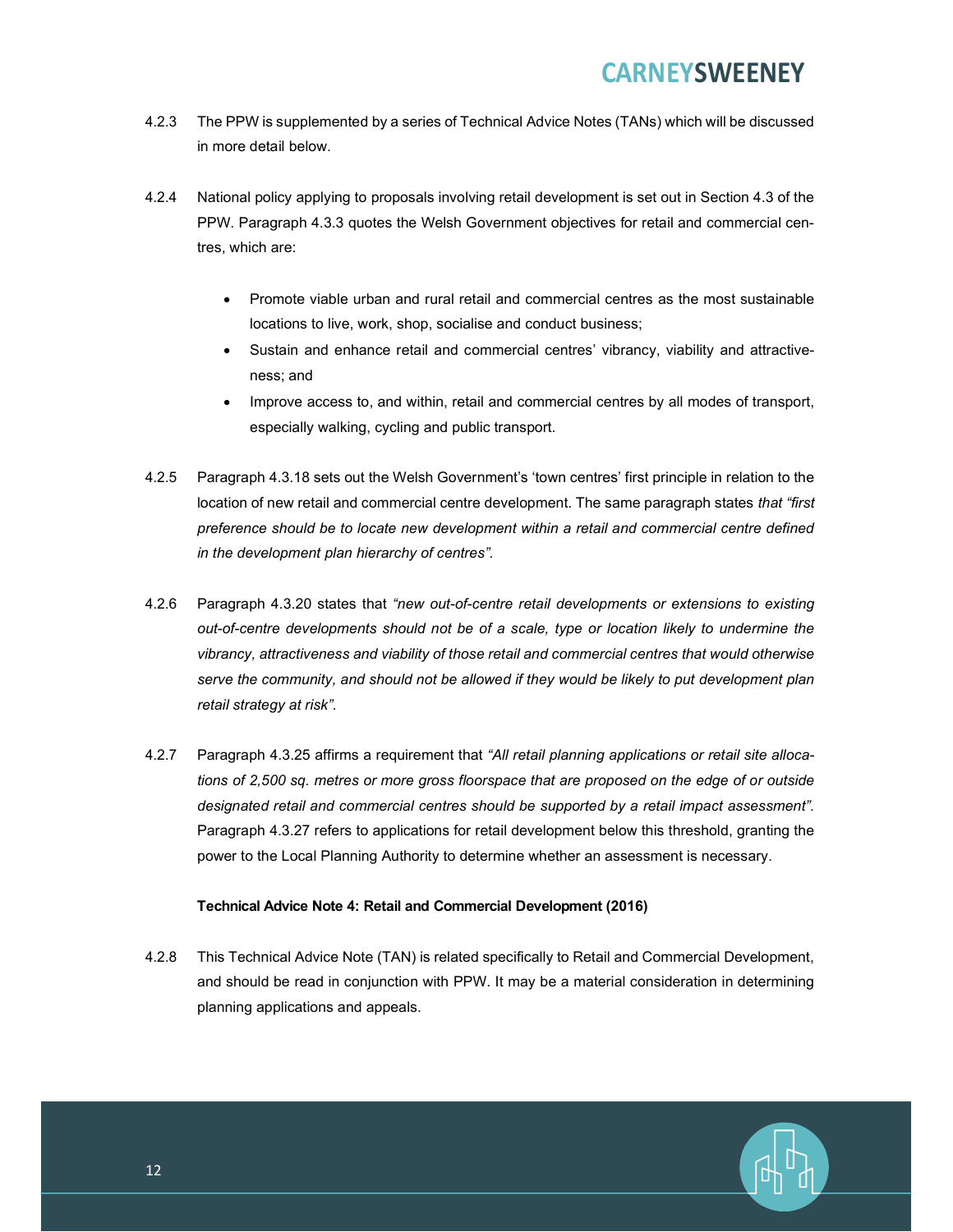- 4.2.9 Objective 1 places importance on the 'town centre first' approach established in Planning Policy Wales, stating an intention to promote 'viable urban and rural retail and commercial centres as the most sustainable locations to live, work, shop, socialise and conduct business.'
- 4.2.10 Paragraph 7.2 provides guidance on suitability, which is defined as 'a site or building's attributes and whether these are sufficient to meet the development requirements of a particular proposal.
- 4.2.11 The same paragraph states that: 'where a developer favours a development site on the edge of or outside a retail and commercial centre the developers will need to provide evidence to explain why potential sites within the centre are unable to accommodate the format, scale and design of a proposed development. '
- 4.2.12 Paragraph 7.5 states that developers and retailers should be flexible and innovative about the format, design and scale of proposed development, tailoring these to fit local circumstances. Developers proposing large scale retail developments with a large amount of car parking are also encouraged to consider whether or not elements of their proposal could be located on a site or number of sites in a centre.
- 4.2.13 Paragraph 8.2 refers to the PPW threshold of 2,500 sq. metres of gross floorspace above which a retail impact assessment will be required. It also makes reference to the possibility of local authorities assessing smaller applications if it is believed they will have a significant impact on a retail or commercial centre.

#### Technical Advice Note 18: Transport (2007)

4.2.14 Policy D4 states that transport assessments should be secured for developments that generate significant levels of movement or are likely to have significant effects on existing patterns of movement. It also provides a threshold of over 1000 m2 gross floor area for retail food development, above which a transport assessment will be required.

#### Technical Advice Note 15: Development and Flood Risk (2004)

4.2.15 Section 4, Figure 1 provides a description of the uses appropriate within each flood zone. It states that in C2 zones, only less vulnerable development should be considered subject to application of justification test and acceptability of consequences. Retail development is considered less vulnerable in Section 5, Figure 2.

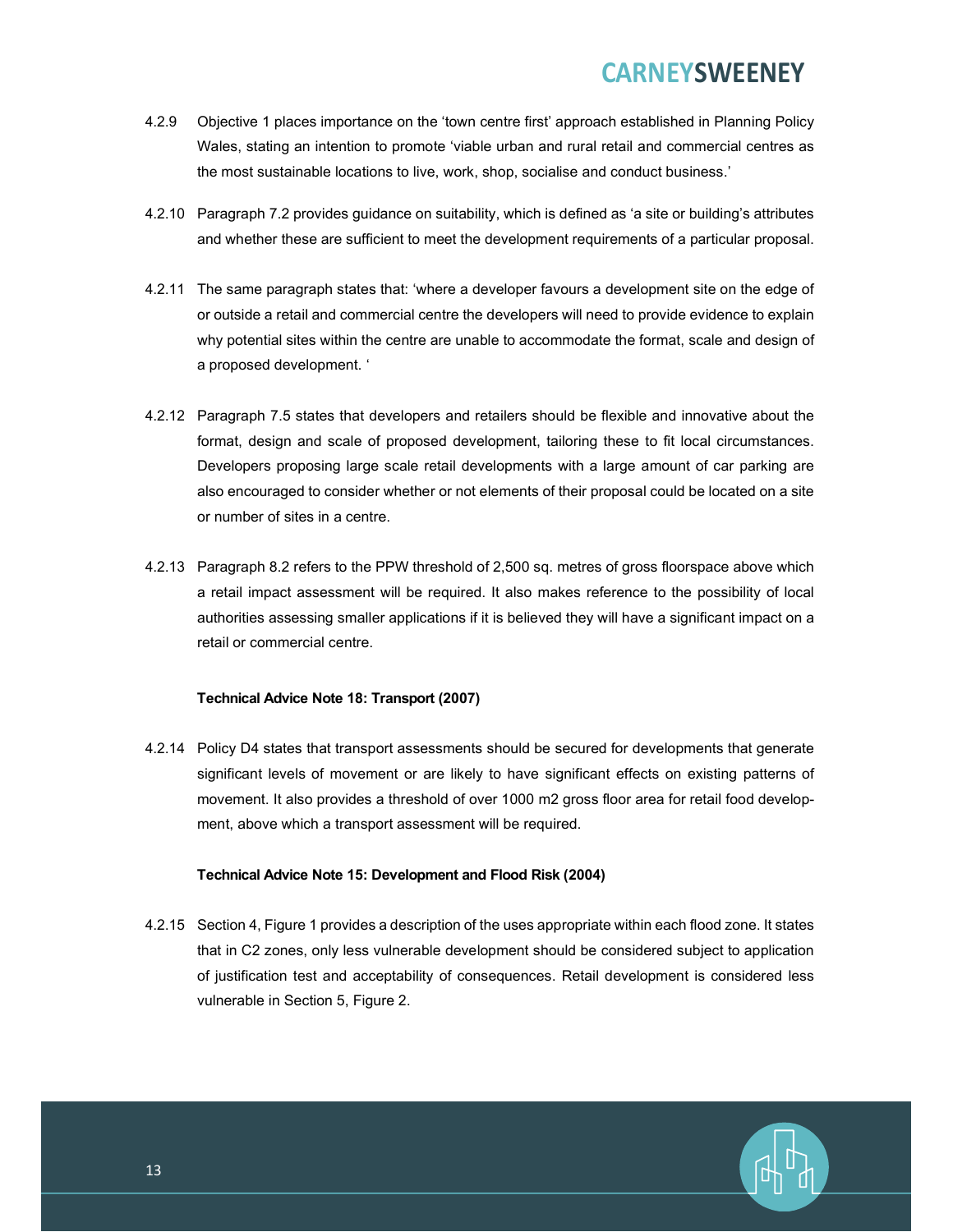- 4.2.16 Paragraph 11.1 asserts a requirement for developers to demonstrate, to the satisfaction of the planning authority, that development can be justified in Zone C, and that the consequences associated with flooding are acceptable. It also states that where a site falls partially within zone C, it will be a matter for the planning authority to judge whether to apply section 6, detailed below.
- 4.2.17 Section 6 states that development will only be justified if it can demonstrate that:
	- Its location in zone C is necessary to contribute to key employment objectives supported by the local authority, and other key partners, to sustain an existing settlement or region; and,
	- It concurs with the aims of PPW and meets the definition of previously developed land; and,
	- The potential consequences of a flooding event for the particular type of development have been considered and found to be acceptable.

#### 4.3 Future Wales: The National Plan 2040

- 4.3.1 Future Wales was adopted in February 2021 and sets out the framework and direction of development in Wales for the next 20 years. Policies of particular relevance to the application Site and proposals are summarised below:
- 4.3.2 Policy 6 'Town Centre First' states:

"Significant new commercial, retail, education, health, leisure and public service facilities must be located within town and city centres. They should have good access by public transport to and from the whole town or city and, where appropriate, the wider region. A sequential approach must be used to inform the identification of the best location for these developments and they should be identified in Strategic and Local Development Plans."

- 4.3.3 The supporting text notes that "This policy applies to developments of a significant scale, which can broadly be defined as where the facility will serve a town, city or region-wide catchment." and so arguably does not apply to the proposed development which actually results in a net reduction of retail floorspace.
- 4.3.4 Policy 8 'Flooding' states:

"Flood risk management that enables and supports sustainable strategic growth and regeneration in National and Regional Growth Areas will be supported."

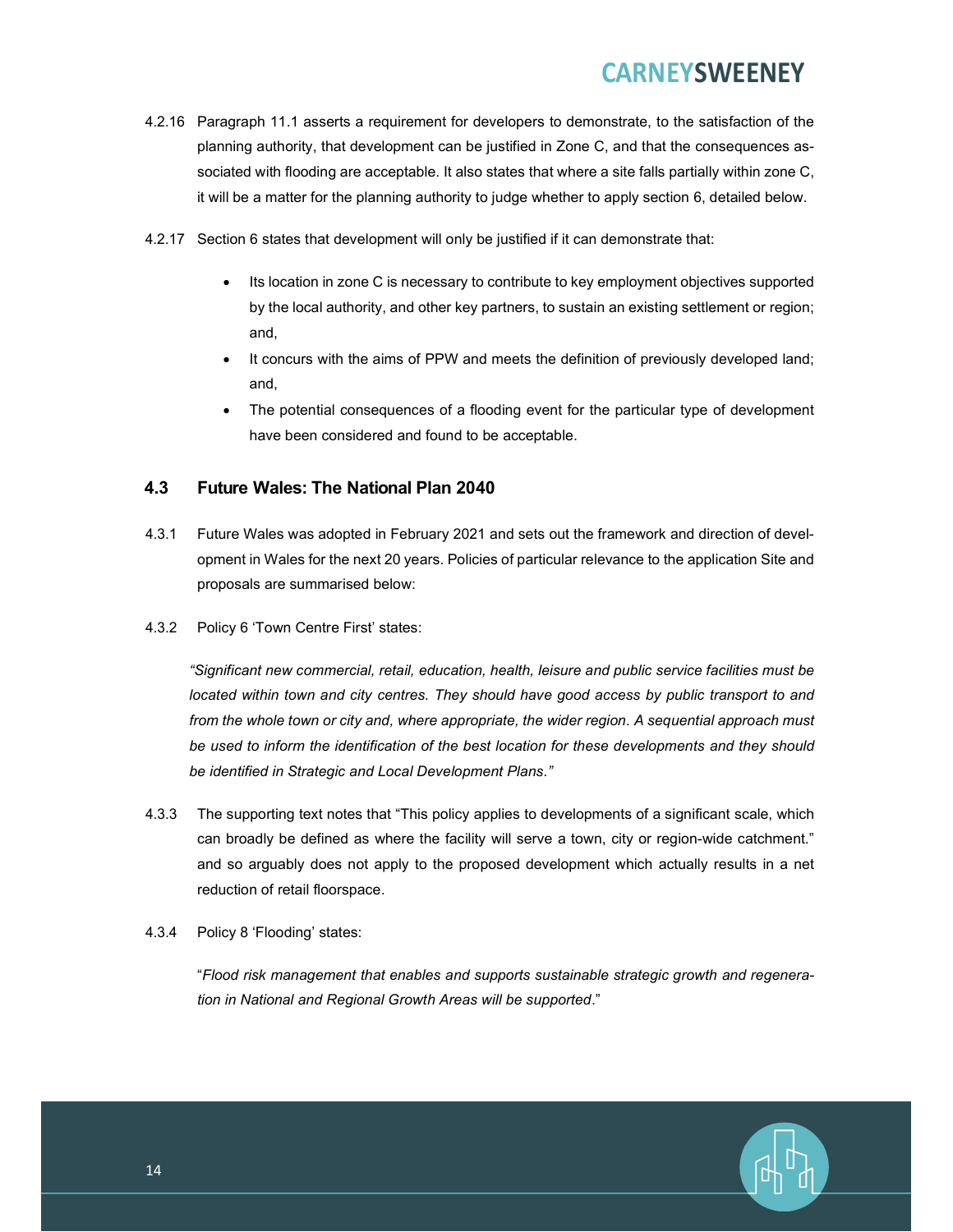- 4.3.5 The policy additionally mentions utilising nature-based solutions as a priority, along with the promotion of opportunities for social, economic, and environmental benefits to be maximised when investing in flood risk management infrastructure.
- 4.3.6 Policy 9 'Resilient Ecological Networks and Green Infrastructure' notes the importance of enhancing ecosystems, biodiversity and green infrastructure when considering approaches to development proposals through nature-based methods.
- 4.3.7 Policy 12 'Regional Connectivity' refers to improving the connectivity in urban areas by integrating active and sustainable travel and public transport. Active travel is encouraged in all new developments in the form of walking and cycling to promote a reduction in the reliance of the private car. Additionally, the policy states "where car parking is provided for new non-residential development, planning authorities should seek a minimum of 10% of car parking spaces to have electric vehicle charging points."

#### 4.4 Neath Port Talbot Local Development Plan (2016)

#### Retail Development

- 4.4.1 Paragraph 5.2.36 (Policy SP12) sets out the Retail Hierarchy for Neath Port Talbot:
	- Town Centre (Neath, Port Talbot, Pontardawe)
	- District Centre (Skewen, Briton Ferry, Taibach, Glynneath)
	- Local Centre (Gwaun Cae Gurwen, Ystalfera, Crynant, Resolven, Croeserw, Heol Jiwibili,, Fairwood Drive / Lodge Drive, Pentywn Road (Baglan), Fairway (Sandfields), Margam)
- 4.4.2 Paragraph 5.2.39 refers to the Neath Town Centre Regeneration Scheme. It states that this allocation of land will accommodate all, or a large majority, of the projected net additional comparison and convenience goods floorspace in Neath over the plan period. The need for this floorspace was established in the most recent Neath Port Talbot Retail Study (2013).
- 4.4.3 Policy R3 sets out the criteria wherein retail development within settlement limits but outside the defined retail centres will be permitted:
	- It is demonstrated that there is a need for the development; and
	- The development cannot be accommodated within a defined retail centre and is located in line with the sequential approach;

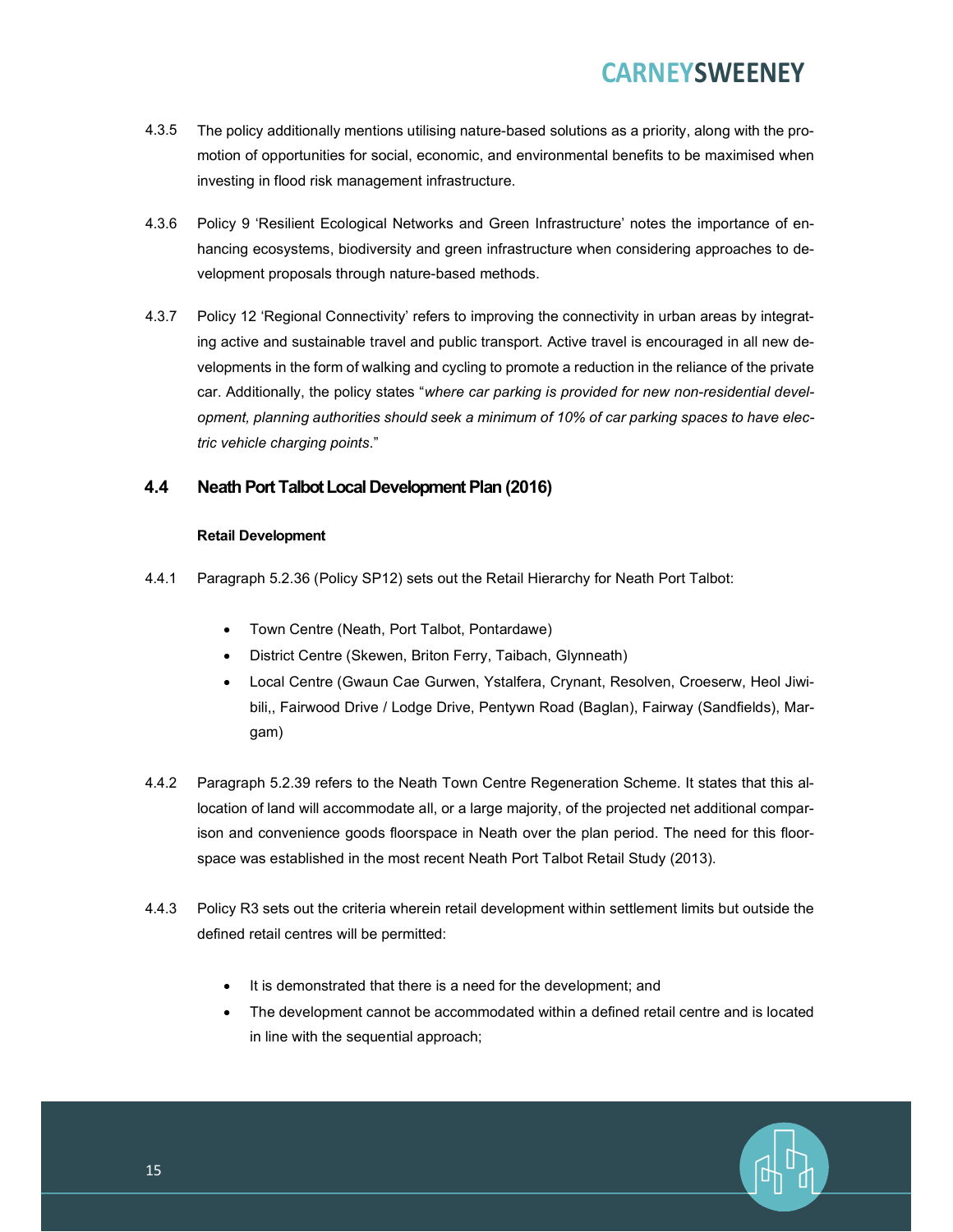- The vitality and viability of existing retail centres will not be undermined taking into account the cumulative effects of other approved retail developments, recently completed developments and plan commitments; and
- The proposal would not undermine the council's retail hierarchy or any regeneration schemes that the Council has formally approved
- 4.4.4 Paragraph 5.2.49 states that: 'Proposals for retail development outside of the defined retail centres will be strictly controlled in accordance with national policy in order to ensure that the retail centres are supported and enhanced as far as possible'

#### **Highways**

- 4.4.5 Policy TR2 asserts that development proposals will only be permitted where the following criteria are satisfied:
	- The development does not compromise the safe and effective use of the highway network or create unacceptable levels of traffic generation
	- Appropriate levels of parking and cycling facilities are provided and the access arrangements for the site allow for the safe manoeuvring of service vehicles associated with the planned use
	- The development is accessible by a range of travel means, including public transport and safe cycle and pedestrian routes
	- Transport Statement and Travel Plans are provided for developments that are likely to create significant traffic generation
- 4.4.6 Paragraph 5.4.22 states that: 'New development will be required to demonstrate that it will have no adverse effect on the existing highway network and traffic or congestion will not be increased to unacceptable levels'.

#### Parking

4.4.7 The Parking Standards Supplementary Planning Guidance sets out the required parking spaces for Neath Port Talbot. These are divided into different uses e.g. retail, residential, offices, and shops. Zones are also established according to their urban context.

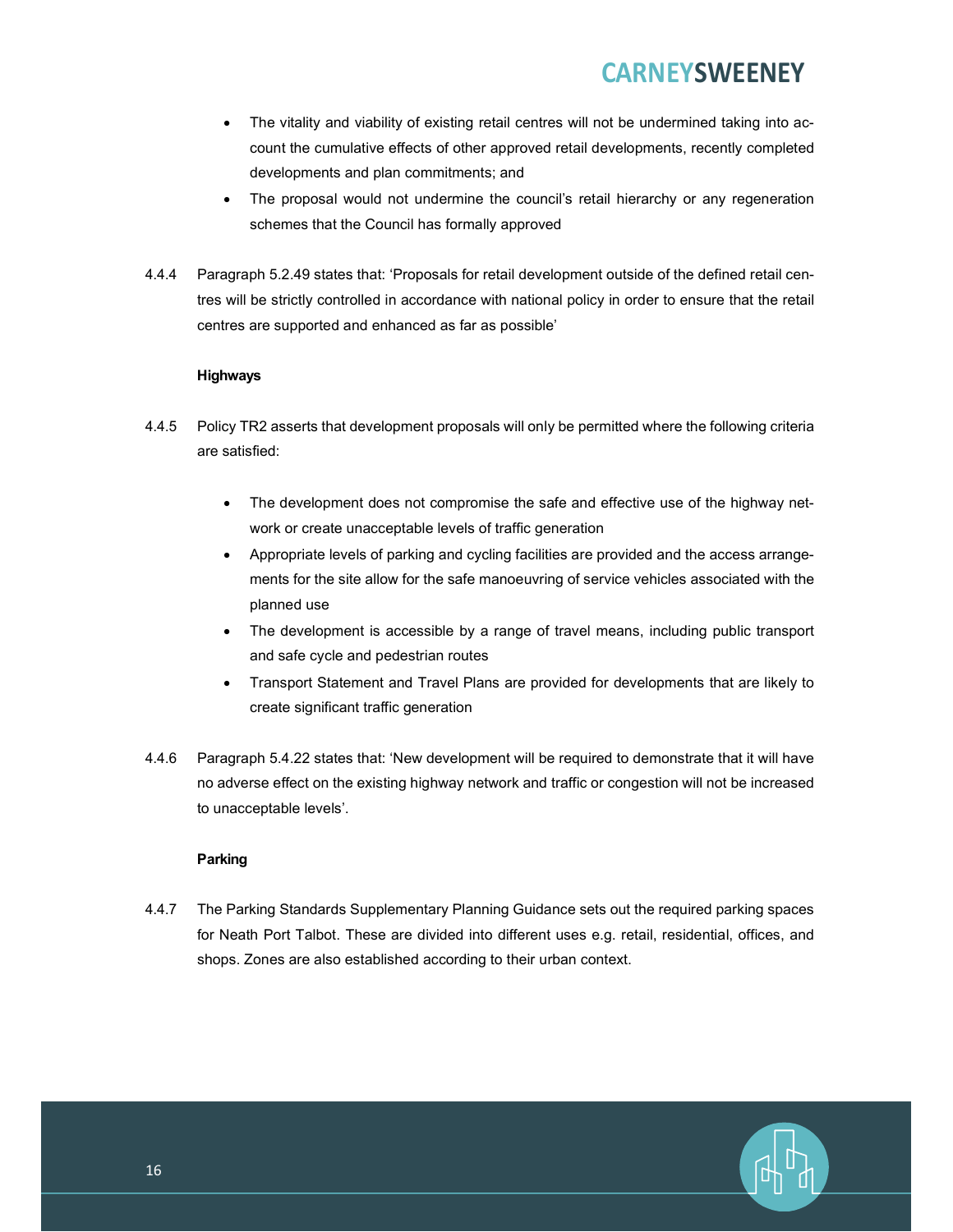#### Flooding

4.4.8 Paragraph 3.0.5 reaffirms the need to avoid unnecessary flood risk and to meet the requirements established in the TAN15: Development and Flood Risk. It states that: 'development will only be considered in areas at risk of flooding where it can be demonstrated that the site can comply with the justification and assessment requirements set out in the TAN. '

#### Trees and Open Space

- 4.4.9 Policy EN7 states that development proposals that would adversely affect ecologically or visually important natural features will only be permitted where:
	- Full account has been taken of the relevant features in the design of the development, with measures put in place to ensure that they are retained and protected wherever possible
	- The biodiversity value and role of the relevant feature has been taken into account and where removal is unavoidable, mitigation measures are agreed
- 4.4.10 Policy OS1 asserts the need for employment or commercial development proposals of over 1,000sqm to provide associated amenity space.

#### Design and Landscaping

- 4.4.11 Policy BE1 states that all development proposals will be expected to demonstrate high quality design which fully takes into account the natural, historic and built environmental context and contributes to the creation of attractive, sustainable places. The relevant criteria is listed below:
	- It complements and enhances the character and appearance of the site, building or area in terms of siting, appearance, scale, height, massing and elevation treatment;
	- It utilises materials appropriate to its surroundings and incorporates hard and soft landscaping and screening where appropriate;
	- It would not have a significant adverse impact on highway safety, the amenity of occupiers of adjacent land or the community;
	- Important local features (including buildings, amenity areas, and green spaces) are retained and enhanced as far as possible;
	- It achieves and creates attractive, safe places and public spaces, taking account of 'Secured by Design' principles;
	- It plays a full role in achieving and enhancing an integrated transport and communications network promoting the interests of pedestrians, cyclists and public transport and ensures linkages with the existing surrounding community;

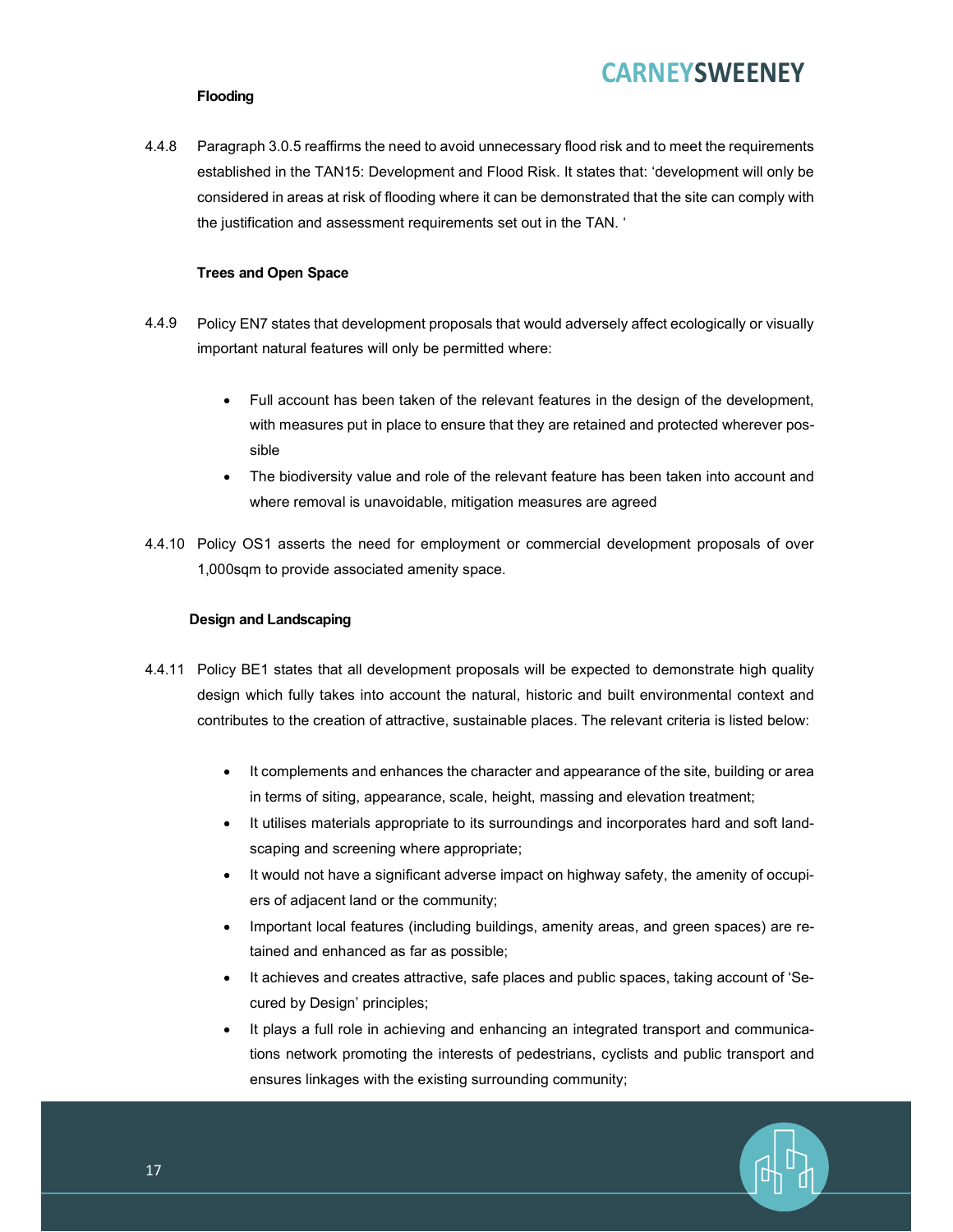- Its drainage systems are designed to limit surface water run-off and flood risk and prevent pollution;
- The layout and design of the development achieves inclusive design by ensuring barrier free environments, allowing access by all and making full provision for people with disabilities.

#### Environmental Protection and Sustainability

- 4.4.12 Policy SP16 provides measures to ensure the protection of air, water and ground quality and the general environment, which are listed as:
	- Ensuring that proposals have no significant adverse effects on water, ground or air quality and do not significantly increase pollution levels
	- Giving preference to the development of brownfield sites over greenfield sites where appropriate and deliverable
	- Ensuring that developments do not increase the number of people exposed to significant levels of pollution
- 4.4.13 Policy EN8 states that proposals which would be likely to have an unacceptable adverse effect on health, biodiversity and/or local amenity due to the following will not be permitted:
	- Air pollution;
	- Noise pollution;
	- Light pollution;
	- Contamination;
	- Land instability;
	- Water (including groundwater) pollution
- 4.4.14 The same policy also states that proposals that would create new problems or exacerbate existing problems would be required to provide mitigation measures to reduce the risk of harm to public health, biodiversity and/or local amenity.
- 4.4.15 Policy SP18 states several objectives for meeting national renewable energy targets and energy efficient targets. These include:
	- Encouraging where appropriate, all forms of renewable energy and low carbon technology development;
	- Encouraging energy conservation and efficiency measures in all new major development proposals;

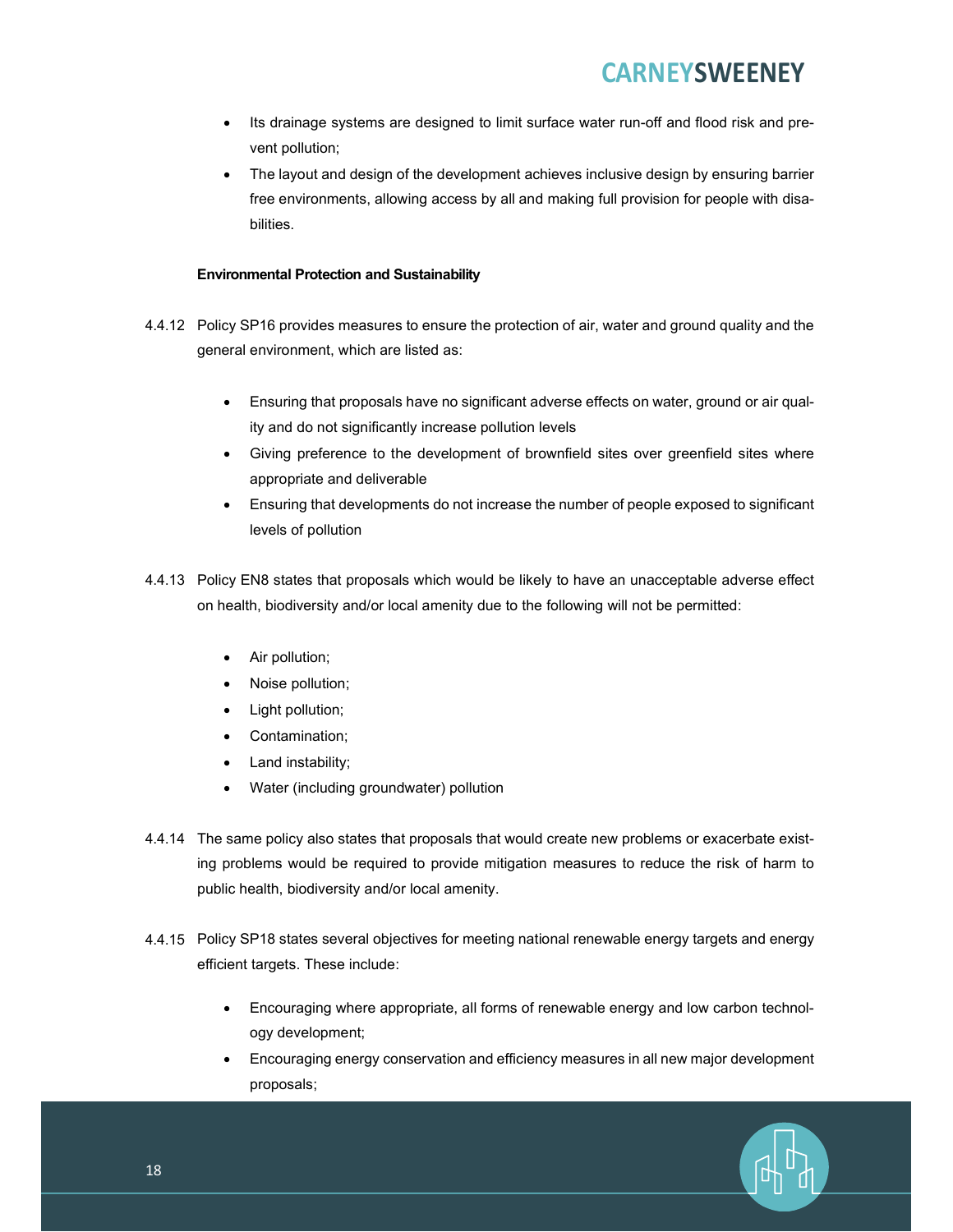- Ensuring that development will not have an unacceptable impact on the environment and amenity of local residents
- 4.4.16 Policy RE2 encourages proposals to include schemes that connect to existing sources of renewable energy, district heating networks and incorporate on-site zero/low carbon technology. It also states a requirement for development with a total floorspace of 1,000 sqm to submit an Energy Assessment to determine the viability of incorporating such a scheme, and where viable proposals may be required to implement the scheme.
- 4.4.17 Policy SP19 asserts that provision should be made for the sustainable management of waste in all new developments as part of an overall strategy to deliver an integrated network of waste management facilities.
- 4.4.18 Policy W3 requires that commercial development that would generate in excess of 1,000 tonnes of waste per annum will be required to produce a Site Waste Management Plan. The plan should demonstrate that provision is made for the design, layout, storage and management of the waste generated by the development both during the construction phase and occupation.

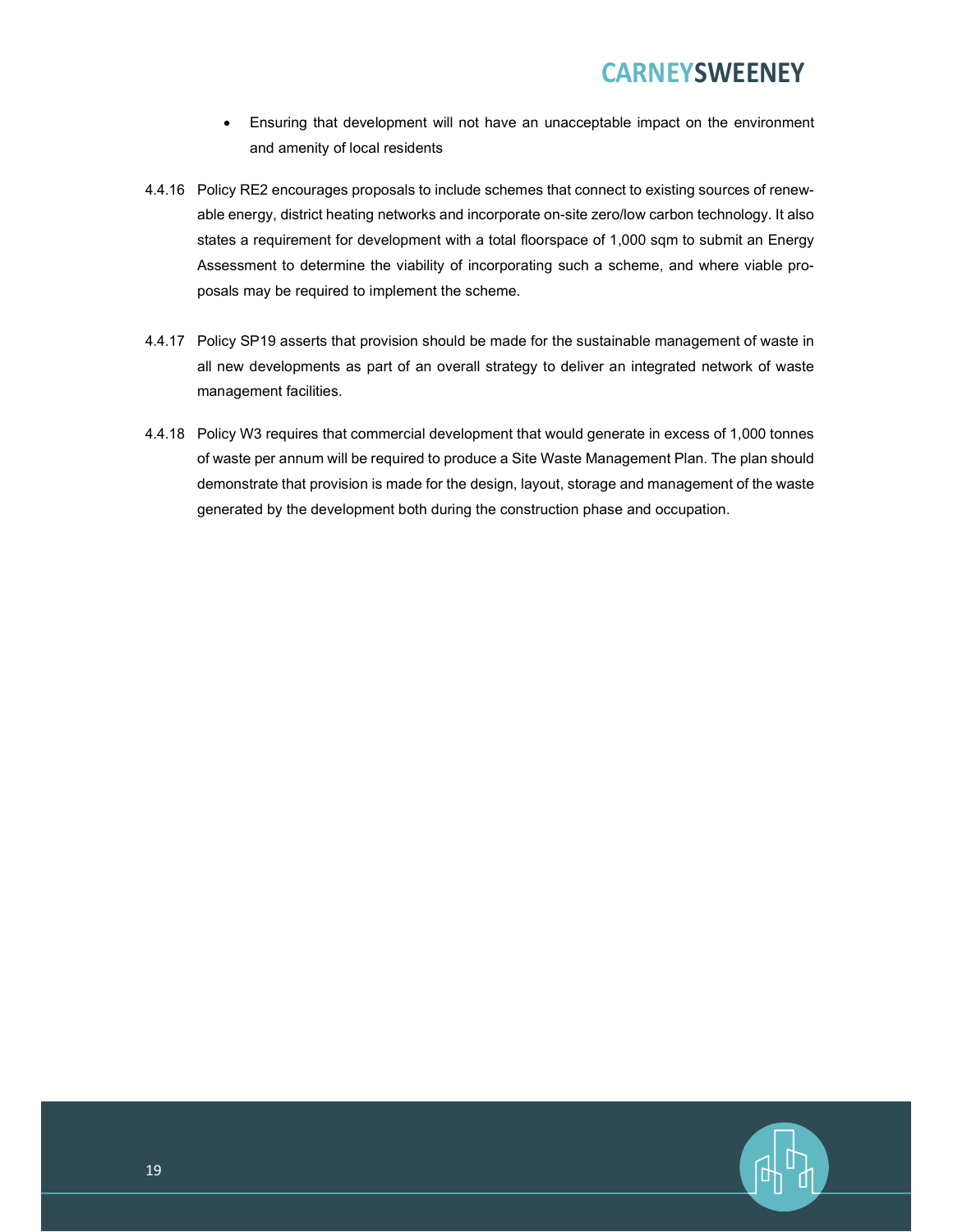### 5.0 Planning Considerations

#### 5.1 Principal of Use

5.1.1 The application is for a replacement discount foodstore outside of a defined town centre boundary. The existing three units on the site will be demolished and replaced by a single unit and the overall retail floorspace on the site will be reduced by 186 sqm GIA. Indeed, taking account of only the net retail (Class A1) sales floorspace, the proposal will result in a reduction of 320 sqm net. This is set out in the table below:

|              | <b>Existing</b> | <b>Existing</b> | <b>Existing</b> | Exist- | <b>Proposed</b>    | <b>Difference</b> |
|--------------|-----------------|-----------------|-----------------|--------|--------------------|-------------------|
|              | Lidl            | Pound-          | Gym             | ing    | <b>Development</b> | (sqm)             |
|              | (sqm)           | stretcher (sqm) | (sqm)           | Com-   | (sqm)              |                   |
|              |                 |                 |                 | bined  |                    |                   |
|              |                 |                 |                 | (sqm)  |                    |                   |
| <b>GIA</b>   | 1095            | 933             | 456             | 2484   | 2298               | $-186$            |
| <b>Sales</b> | 802             | 929             | -               | 1731   | 1411               | $-320$            |
| Convenience  | 641             | 186             | -               | 827    | 1129               | $+302$            |
| Comparison   | 160             | 743             |                 | 903    | 282                | $-621$            |

- 5.1.2 As can be seen, while there is a reduction in retail sales space overall, the proposed development would result in an increase in the permitted convenience floorspace by 302 sqm and a decrease in the permitted comparison floorspace by 621 sqm.
- 5.1.3 The requirements of LDP Policy R3 are noted, namely to consider need, sequential site location and retail impact. However, it is also noted that supporting paragraph 5.2.49 states the "The policy will apply to changes of use, extensions, conversions or the removal of conditions or legal obligations from an existing operation and renewals of permission." The Policy is not specifically noted to apply to redevelopment proposals which result in a reduction of retail floorspace (for obvious reasons), as is the case in this instance.
- 5.1.4 It is also noted that paragraph 4.3.25 of PPW states a requirement that "All retail planning applications or retail site allocations of 2,500 sq. metres or more gross floorspace… should be supported by a retail impact assessment". Paragraph 8.2 of TAN4 reaffirms the same point. The proposed development falls under that threshold in terms of the new store and results in a reduction of gross (and net sales) floorspace when compared with the existing facilities on site.

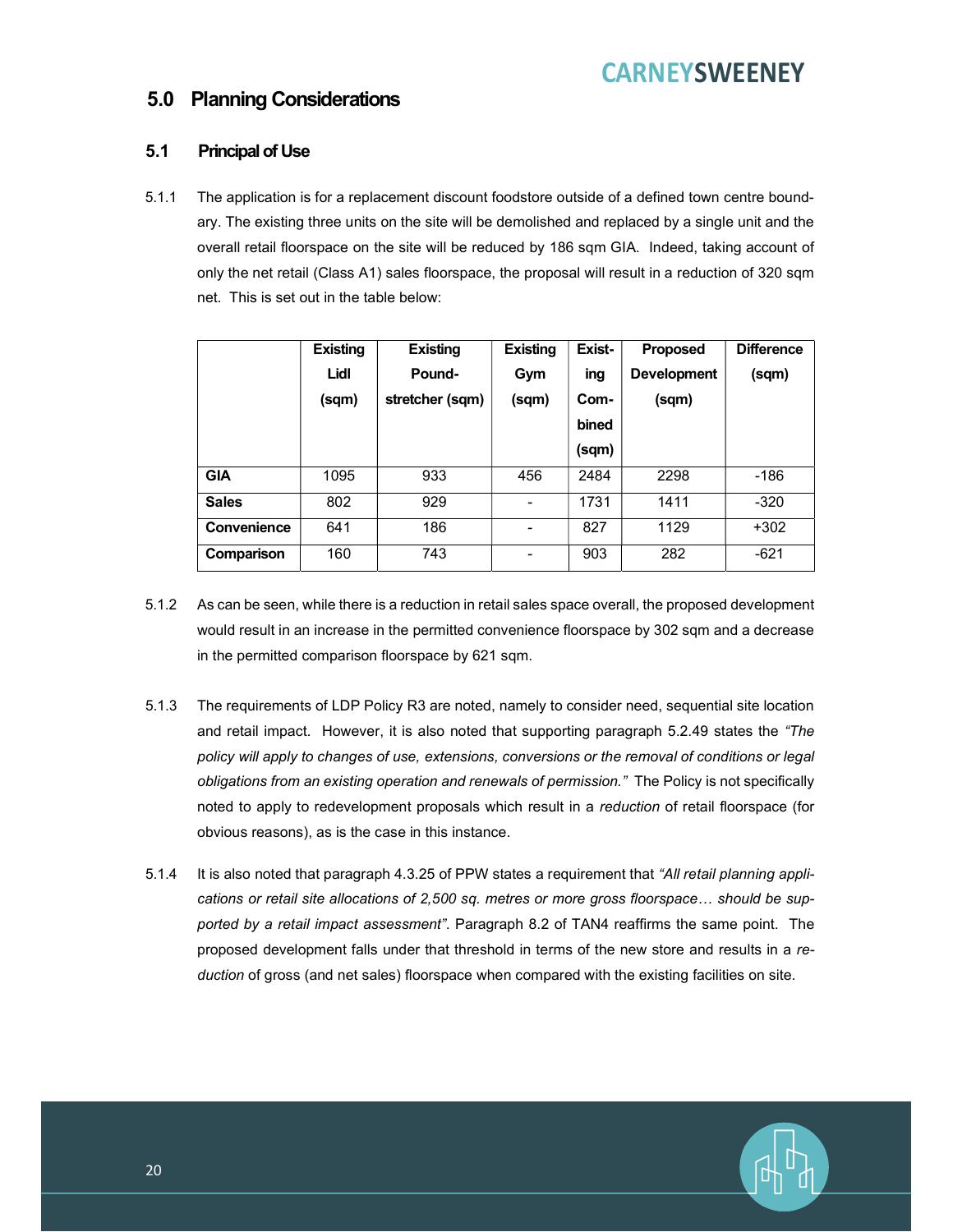- 5.1.5 Indeed, it should be recognised that Retail Impact Assessments (RIA) and associated considerations of need are not a precise science but, rather, are a means of providing decision makers with an indication of quantitative need and impact upon which to base their decisions. One of the reasons for Government policy setting a threshold of 2,500 sqm for requiring RIAs is that a quantum of development of 2,500 sqm or more can be assessed using the broad methodology of an RIA yet still provide meaningful conclusions. It would not be helpful or illuminating to seek to assess the reduction in GIA, overall sales or comparison sales floorspace, the output of which would simply show that notional retail expenditure would be returned to the local economy to be available for expenditure in other existing or proposed retail facilities. Even seeking to measure the 302 sqm increase in convenience floorspace and the impact thereof would be extremely difficult to assess accurately due to the very small quantum of floorspace involved. An RIA would, therefore, be inappropriate and unproportionate. However, in order to provide the LPA with an indication of the turnover of the change in convenience and comparison floorspace we can apply the latest company average sales density for Lidl (provided by Global Data, 2021) to those elements of the scheme.
- 5.1.6 Taking the existing stores on site and their associated turnovers as the realistic 'do nothing/fallback' scenario, and given the overall reduction in floorspace and sales space as a result of the development, it is reasonable and proportionate to consider the change in floorspace only. The turnover of the additional 302 sqm of convenience floorspace would be £2.68M, while the reduction in turnover resulting from the 621 sqm reduction of comparison floorspace would be £2.97M (using Lidl's company average sales densities of £8,883/sqm for convenience and £4,789/sqm for comparison, respectively). It can be seen that the figures cancel one another out with more expenditure being returned to the economy as being drawn from it.
- 5.1.7 It can be seen, therefore, that quantitative need is not required to support the proposed development and that seeking to accurately attribute any impact of the proposal on existing locations and operators within the store's catchment area would be a futile task.
- 5.1.8 However, the qualitative need benefits associated with upgrading/replacing a functioning and popular retail destination to provide modern and fit for purpose facilities are evident and can and should be taken into account. The existing Lidl no longer meets the minimum standards of the Lidl operating model nor the legitimate expectation of customers. The new foodstore allows for a fit for purpose store, improving the convenience offer to the existing customers and meeting the qualitative need.
- 5.1.9 In respect of the sequential test, while the application site occupies an out-of-centre location it is a committed and existing retail site. It is important that the sequential approach is applied in a policy and legally compliant manner. Given the relative brevity of the sequential test set out in PPW, it is helpful to give consideration to how the policy has been applied in practice by the Courts and by the Welsh Ministers/Secretary of State. Of particular note in this instance is that:

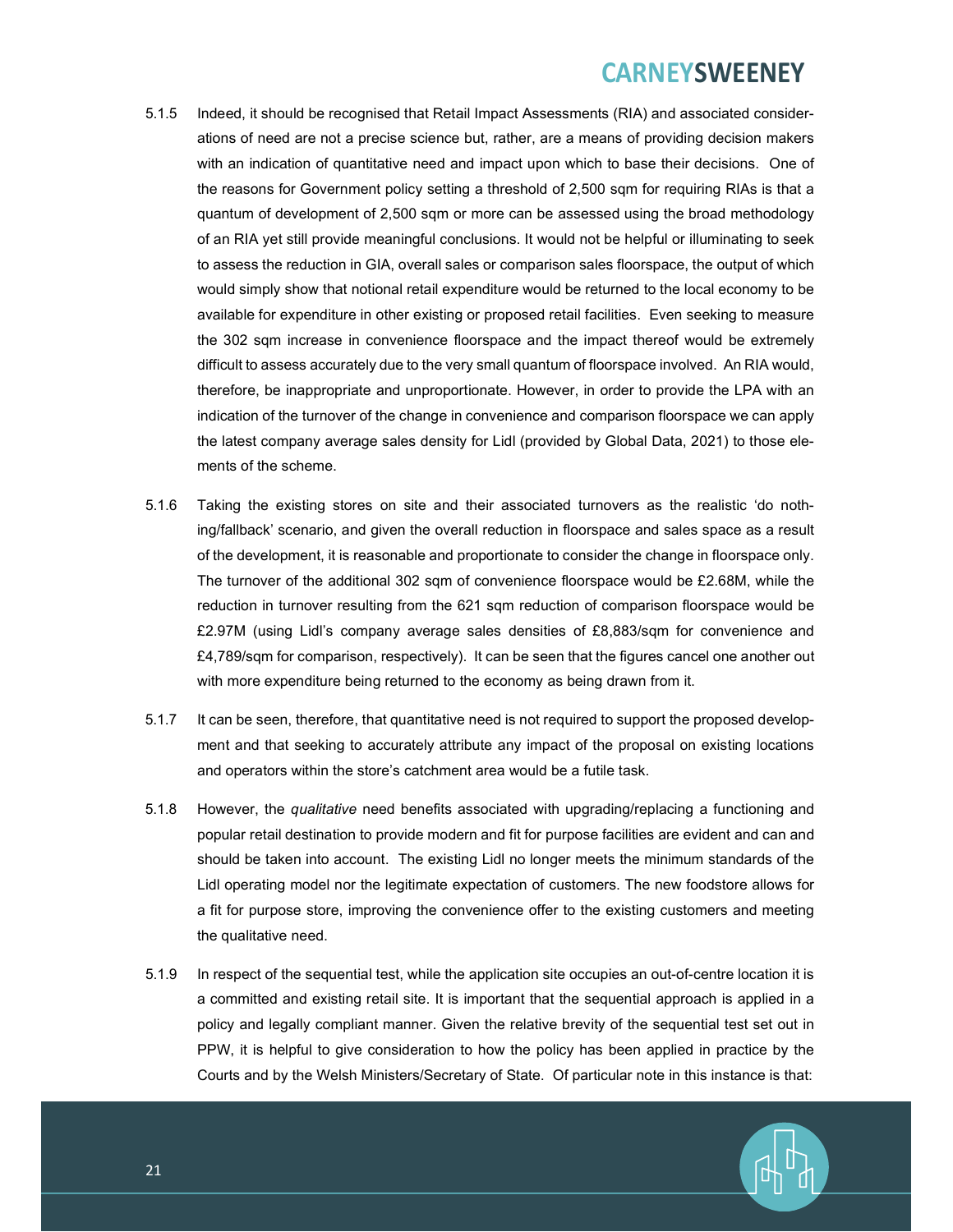- For a sequentially preferable site to be suitable, it must be "suitable for the development proposed by the applicant." The "whole exercise is directed to what the developer is proposing, not some other proposal which the planning authority might seek to substitute for it which is for something less than that sought by the developer." (Tesco Stores Limited (Appellants) v Dundee City Council (Respondents) (Scotland) [2012] UKSC, paras 24 and 383);
- For a site to be suitable, it would have to be a genuine "real world" alternative for the development. If the appeal were dismissed, would the developer build the development on the sequentially preferable site is the relevant question (Telford Forge appeal ref: APP/C3240/A/12/2172756, para 19).
- 5.1.10 In this instance it is clear that development of a new store elsewhere in a sequentially preferable location is not a 'real world' alternative. The fact that the applicant is seeking to redevelop its existing store in order to deliver qualitative improvements to existing customers does not mean that if the application were refused it would seek to close the store and redevelop elsewhere. It is more likely that extensions and alterations would be sought to deliver similar improvements on site (e.g. see permission P2008/1378, referred to in the planning history section above), thus achieving the same outcome in terms of the sequential location of retail facilities in this part of NPT.
- 5.1.11 In summary, while we recognise the policy requirements of the Development Plan and PPW, we also recognise the unusual circumstances of the proposed redevelopment. As the site is already in retail use, there is a very clear fall back/baseline situation and the proposal will result in an overall reduction in the level of floorspace on site. This is a weighty and highly material consideration in the determination of this application and the application of policies in coming to a determination. Quantitative need is not required to support the proposals. Qualitative need is demonstrated in terms of the improvements which would accrue to customers in terms of the provision of a modern shopping destination. Furthermore, it is not considered necessary to carry out a sequential assessment in support of this application as the proposal seeks to redevelop an existing facility and development elsewhere would not result in the closure of the existing facilities nor any sequential advantage. The overall reduction in floorspace is also relevant to the provision of an impact assessment, but in any case, the proposed level floorspace does not trigger the requirement for an RIA. Accordingly, it is considered that the development fulfils the relevant policy criteria and the replacement foodstore in this location and should be supported by the Council.

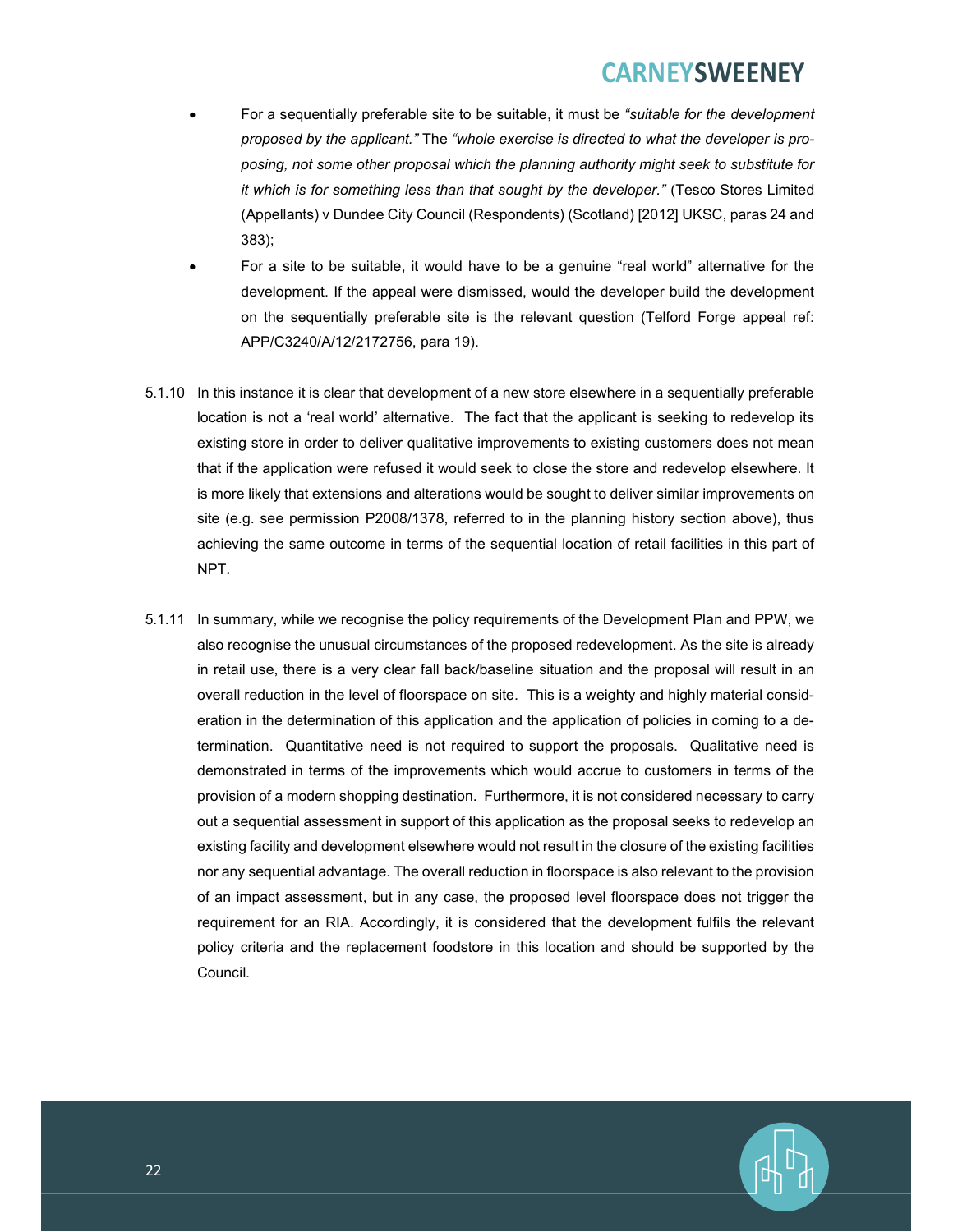### 5.2 Design and Appearance

- 5.2.1 A description of the development is provided in Chapter 3 of this Statement with further details set out in the accompanying Design and Access Statement. An explanation is provided on how the Lidl operational model drives a particular approach to the size, configuration and internal layout of its stores.
- 5.2.2 The proposals are of a scale and design that is entirely appropriate to the size of the site and its context. The modern well designed development incorporates high quality design, materials and landscaping that has been demonstrated to work effectively throughout the country. It is therefore concluded that the proposal accords with Policy BE1 of the Local Development Plan that seeks developments to enhance the character and appearance in terms of siting, scale, height, massing and elevation treatment.

### 5.3 Highways

- 5.3.1 The site is well served by bus routes with stops close to the site on Briton Ferry Road. The site is sustainably located for access to Neath town centre and the wider area. Access to the site by pedestrians and cyclists is also good, with dedicated walkways within the car park and the provision of covered cycle infrastructure close to the store entrance.
- 5.3.2 A Transport Statement has been prepared in support of the application which addresses the access arrangement and tests the potential impact of the development on the local highway network. It is concluded that the site can be satisfactorily accessed and that the traffic impact of the proposal be absorbed within the capacity of the road network.
- 5.3.3 In addition, the access arrangement has been tested and swept path analysis indicates that a 16.5 long HGV will be able to satisfactorily enter, service and exit the site in a forward gear.
- 5.3.4 A total of 151 car parking spaces will be provided including 6 accessible bays, and 11 Parent and Child Spaces. Two electric vehicle charging bays will be provided together with 12 covered cycle spaces adjacent to the store entrance under the canopy. The Transport Statement confirms that the parking provided is sufficient to meet the operational demands of the store.
- 5.3.5 Accordingly, it is considered the requirements of TR2 are met, providing a development that is safe and effective, sustainable with access to public transport and cycle parking, and with an appropriate level of parking.

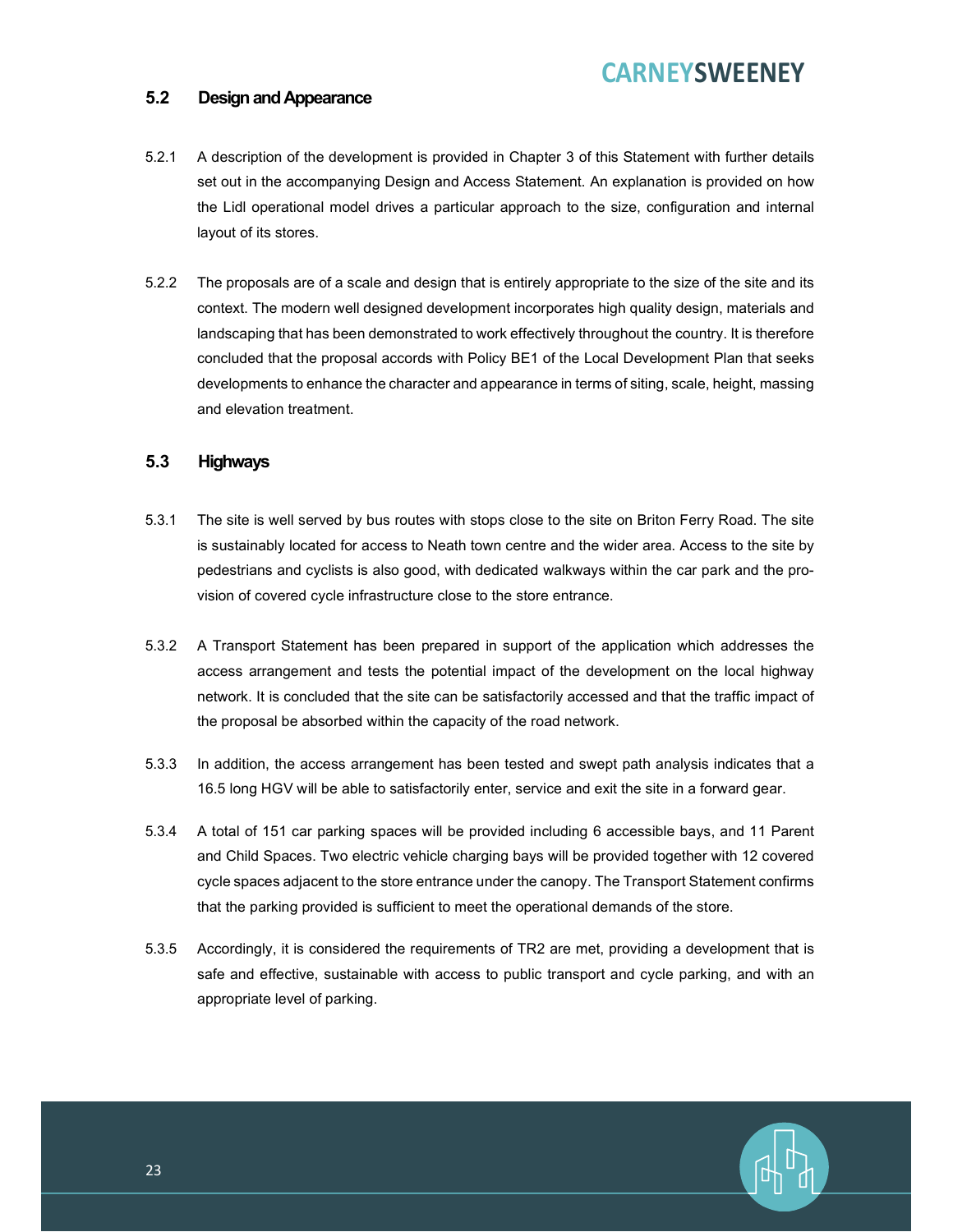### 5.4 Flooding

- 5.4.1 A Food Consequence Assessment has been prepared in support of the application. It confirms that the site is predominantly in Zone B but some areas are within Zone C2 – an area considered at flood risk, without significant defence infrastructure, with a 0.1% or greater annual probability of flooding. The risk of flood from all sources has been assessed and the main potential sources of flooding at the site are fluvial and tidal flooding from the River Neath. However, flooding is generally limited to grassed slopes on the periphery of the site. The majority of the site, including the footprint of the proposed foodstore, is flood free during all defended present day tidal events up to and including the 0.1% AEP event.
- 5.4.2 It is proposed to manage the flood risk by setting the finished floor level of the proposed store at 7.87m AOD, providing 300mm freeboard above the 0.1% AEP plus climate change to the year 2116 flood level. Flood resilience measures including engineering bricks up to a height of 7.87 AOD will also be applied.
- 5.4.3 The impact of the proposed development on flood risk elsewhere can be achieved by lowering ground levels across the parking and landscaping areas. For example, lowering a 2,000m² area of car parking and landscaping by 112mm would provide the 224m<sup>3</sup> of flood storage required.
- 5.4.4 Furthermore, a SuDS compliant drainage strategy has been achieved, as set out it he FCA and Drainage Strategy report, including use of landscaping areas as raingardens and attenuation storage within the lined sub-grade material of permeable paved parking bays. The SuDS scheme will deliver amenity and biodiversity enhancements as well as addressing surface water drainage requirements.

### 5.5 Landscaping and Trees

- 5.5.1 It is proposed to enhance the level of soft landscaping on the site, focussing on the south area, adjacent to Briton Ferry Road, and following the boundary of the site. Detailed landscaping drawings, together with a Landscape Management Plan have been submitted in support of the application.
- 5.5.2 It is proposed to remove 6 trees on the site as part of the proposal. A full assessment has been carried out and an Aboricultural Method Statement accompanies the application, which provides details of tree protection measures to be carried out during construction. Compensatory tree planting has been proposed to mitigate the loss of the trees. The policy requirements set out in Policy EN7 is therefore met by enhancing the overall landscape offer on site to that existing.

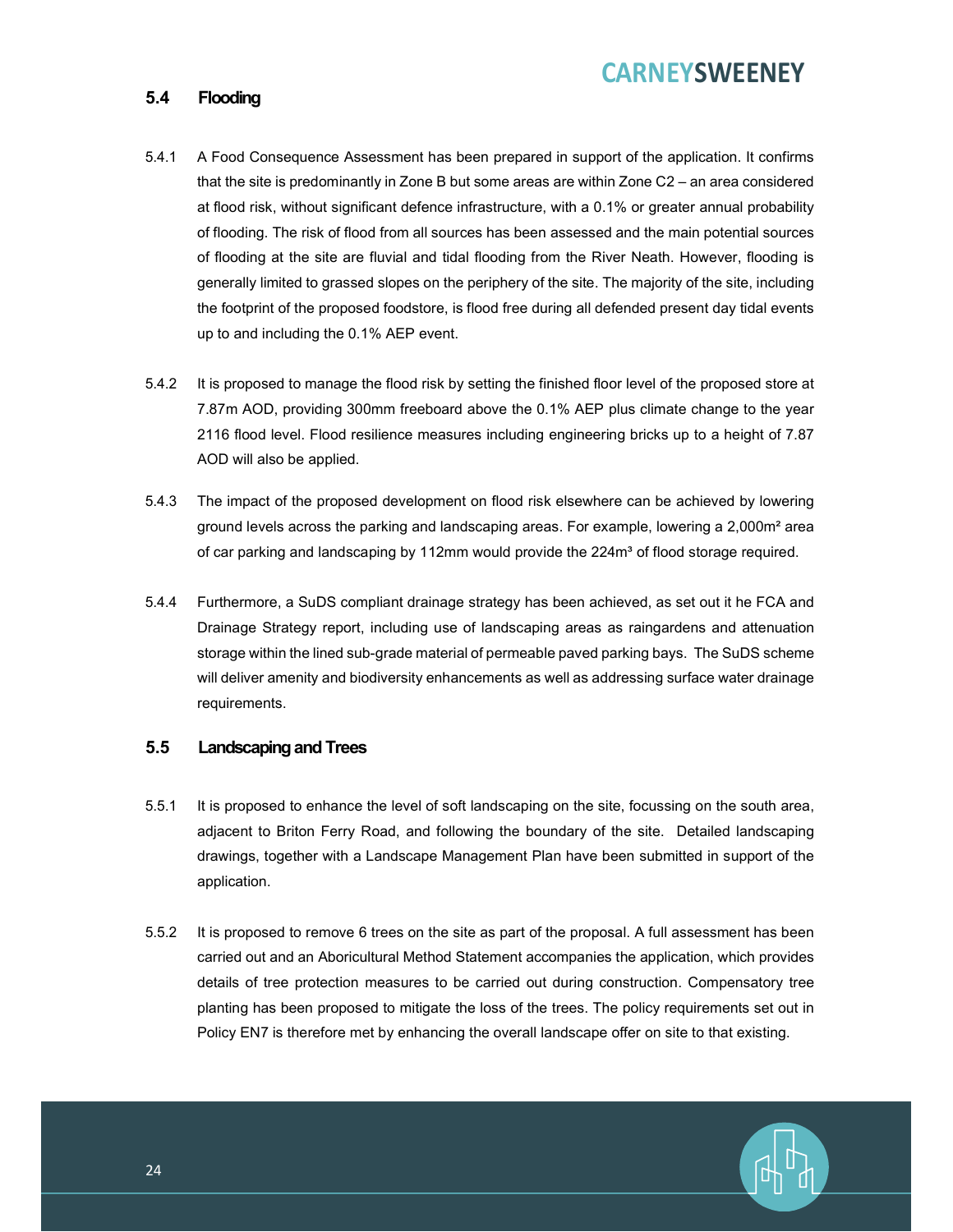### 5.6 Ecology and Biodiversity

- 5.6.1 A Preliminary Ecological Assessment has been carried out in support of the application. It is concluded that there is low ecological value on the site due to the existing buildings and extensive hard standing. There is no evidence for the presence of protected species and therefore no further surveys are recommended.
- 5.6.2 To comply with the requirements of planning policy to make a supportive contribution to local biodiversity, the following recommendations have been made:
	- Building and vegetation removal works to be carried out during the autumn and winter months in order to avoid bird nesting season.
	- 6 bird boxes to be provided on site attached to retained trees.
	- A buffer strip of a minimum 4 metres width along the north east boundary of the site to protect Cryddan Brook.
	- The provision of an artificial otter hold to be provided in the northern corner of the site.
	- Contractor to agree safeguarding measures to protect Cryddan Brook from any detrimental impacts.
	- Preparation of a lighting plan with light directed for safe access for vehicles and pedestrians but avoiding light spill.
	- An escape builders plank must be secured during construction so that animals falling into pits and trenches can escape.
	- The stands of Japanese knotweed to be monitored treated appropriately to ensure that the plant is eradicated and does not disperse more widely.
	- Inclusion of recommended native tree, shrubs and flowering plants to be incorporated into the landscape plan (as has been shown on the submitted landscape plans).
- 5.6.3 These measures will meet the requirements of Policy EN8 in relation to health, biodiversity and/or local amenity.

### 5.7 Sustainability

5.7.1 Lidl stores are designed to be as environmentally sound as possible. For example, store heating systems are highly efficient condensing boilers which recover waste heat from the combustion process. All heating is regulated by sensors. The canopy of the store is also designed to minimise thermal gain within the building.

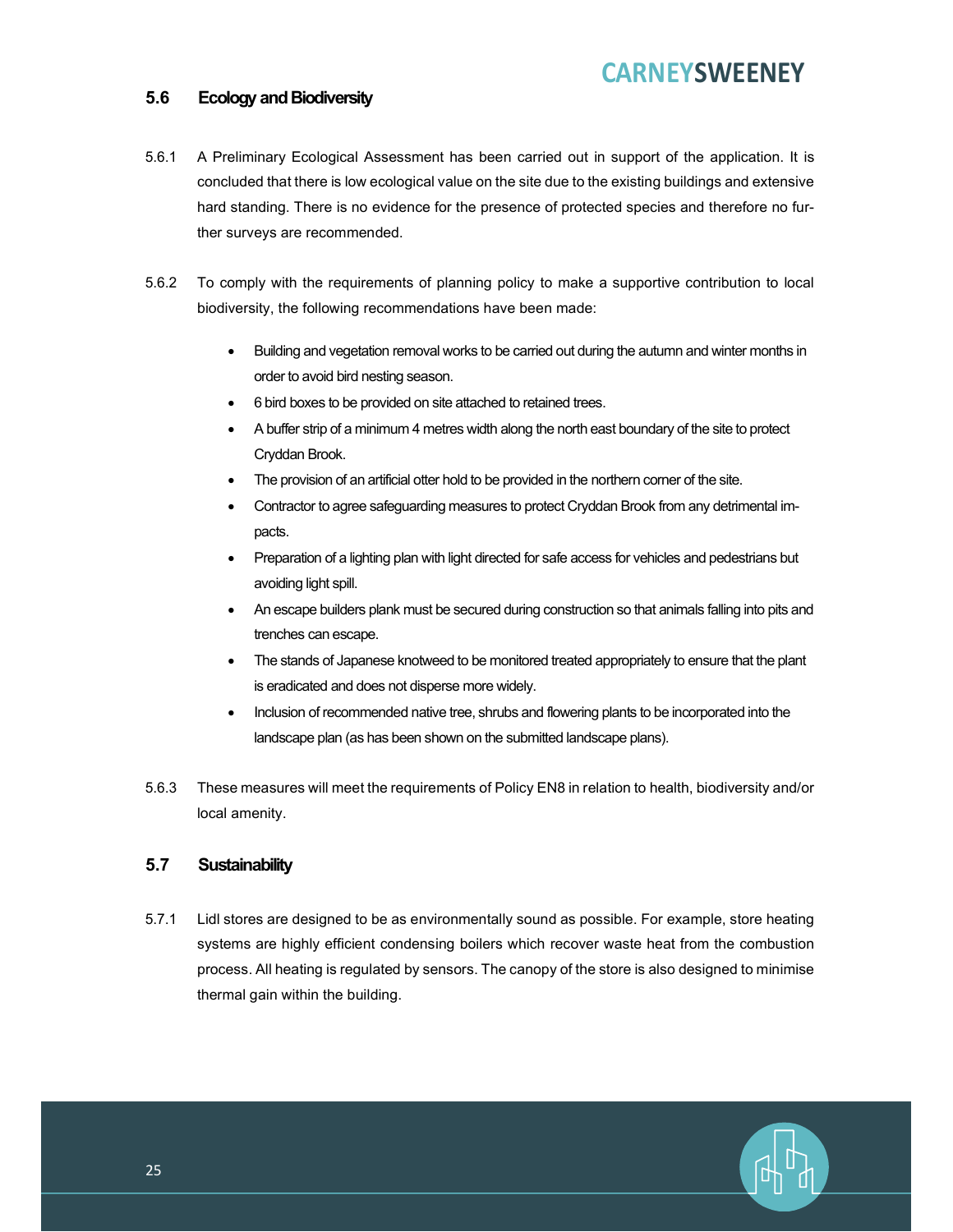- 5.7.2 Importantly, a system of 180.12kWp Photo Voltaic (PV) panels consisting of 468 PV modules are proposed on the roof of the store to generate on-sire renewable energy for use within the store.
- 5.7.3 The lighting in the storage and warehouse areas is controlled by movement sensors so that lights only turn on when the space is in use. The sales area uses full lighting during trading hours but cuts back to one third lighting before and after trading hours to allow for re-stocking of the store. A Building Management System and LUX sensors control the lighting. This means that lights are only on when necessary during dark periods and ensures that lights do not remain on later than 2 hours after the store closes.
- 5.7.4 Lidl also adopted environmentally sound methods in its operation. Waste removal policies note that there is no external storage of waste, comprise the compacting or bailing of waste card and packing materials at its stores. Waste material is then collected on return deliveries to the regional distribution centre, where it is accumulated for recycling. A similar approach is adopted with clear plastics from goods packaging. Efficient removal of waste from Lidl stores reduces the number of vehicles on the road, helping to reduce emissions, noise pollution and congestion,
- 5.7.5 Give the above, it is therefore considered that the proposals comply with Policy RE2 and SP19.

#### 5.8 Ground Contamination

- 5.8.1 A Geoenvironmental Investigation Report was carried out by Opus in 2016 in respect of the whole of the application site while Remada Ltd carried out a Ground Investigation report in 2020 in respect of the existing Lidl site only.
- 5.8.2 The Opus report found that "Based on a commercial end use, the levels of contamination at the site were not considered to pose a risk to future site users, and not remedial measures were considered necessary. However, it was noted that there was a risk to construction and maintenance workers, and suitable measures would need to be taken to protect their safety." The Remada Ltd report notes that "The results of soil chemical analysis were compared to Human Health Generic Assessment Criteria for commercial land use. None of the analytes tested were detected at concentrations that exceeded the human health GAC protective of on-site workers."
- 5.8.3 It is not considered that ground contamination prevents the grant of planning permission, subject to standard conditions dealing with this matter.

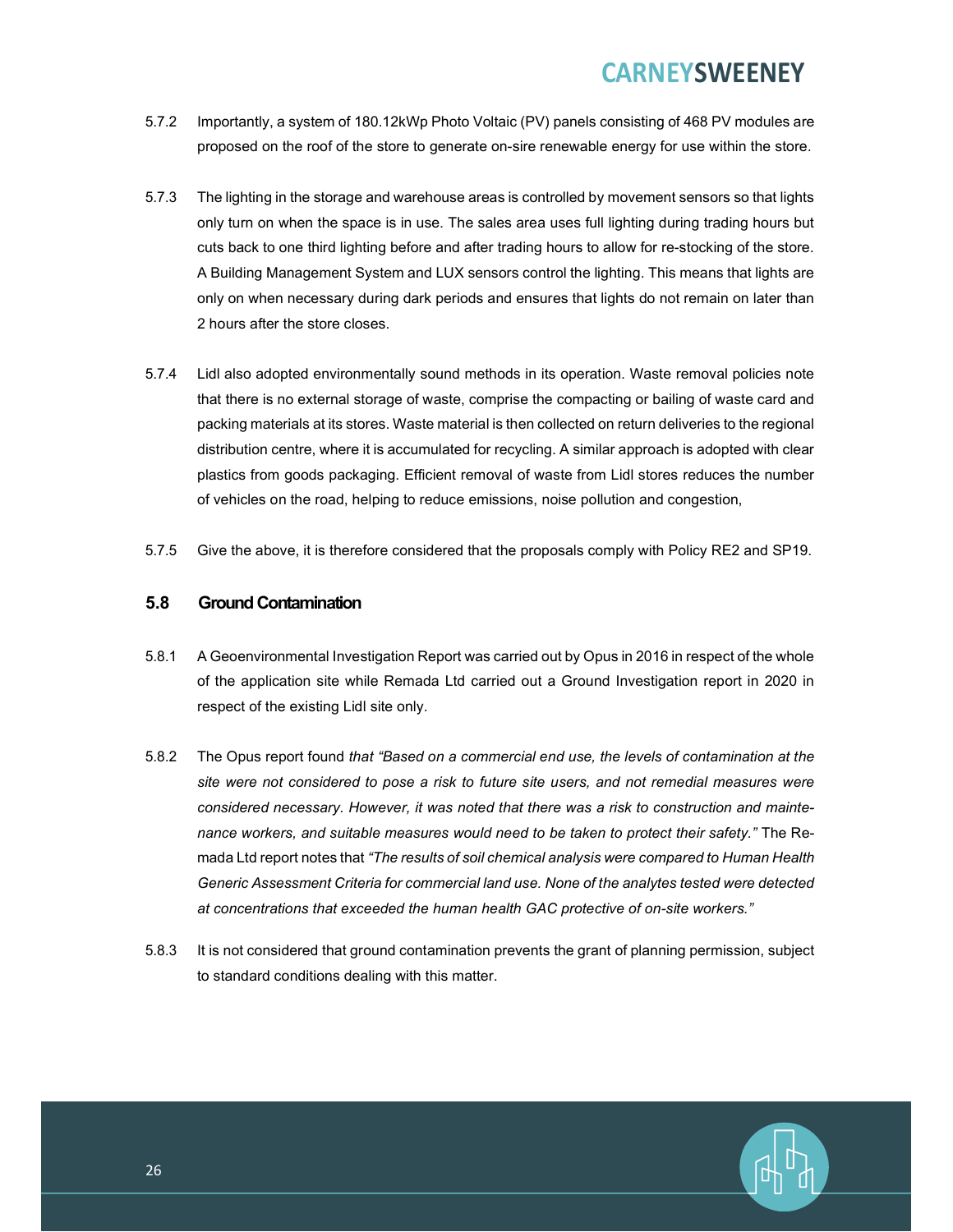#### 5.9 Coal Mining Risk

- 5.9.1 A Coal Mining Risk Assessment has been carried out, the objectives of which were obtain information relating to the potential legacy of historic coal mining beneath the site and to produce an assessment of those risks in relation to the proposed development.
- 5.9.2 A review of historic maps did not identify the presence of shafts or adits within the site or vicinity of the site. Furthermore, a 2015 ground investigation of retail unit land immediately to the north of the Lidl store recorded made ground to a maximum depth of 4.7m overlying very soft clay. The Coal Authority Consultants Mining Report did not identify past underground mining or a probability of unrecorded shallow workings beneath the site. The nearest mine entry is an adit to south-east of the site.
- 5.9.3 As such, the assessment has not identified a potential for the site to be impacted by either shallow worked seams or shafts and no further investigation or action is recommended.

#### 5.10 Planning Balance

- 5.10.1 The application seeks to remove the existing retail and commercial units on the site, including an existing Lidl store, and provide a single replacement foodstore which meets the current operational requirements of Lidl. There will be an overall reduction in floorspace on site. The principle of the development should therefore be acceptable.
- 5.10.2 The Highways impacts has been comprehensively tested to demonstrate there will be no adverse impact on the surrounding area. The overall provision of car parking will be reduced and additional accessible spaces, and Parents and Child Spaces will be provided alongside new electric vehicle charging points. The appearance of the site, will be improved through the design of the proposed building, together with the landscaping scheme. The new foodstore will have far greater sustainable credentials that the existing buildings. A biodiversity net gain will be achieved. On balance it is therefore considered that the proposal meets the Council's policy requirements and should be supported.